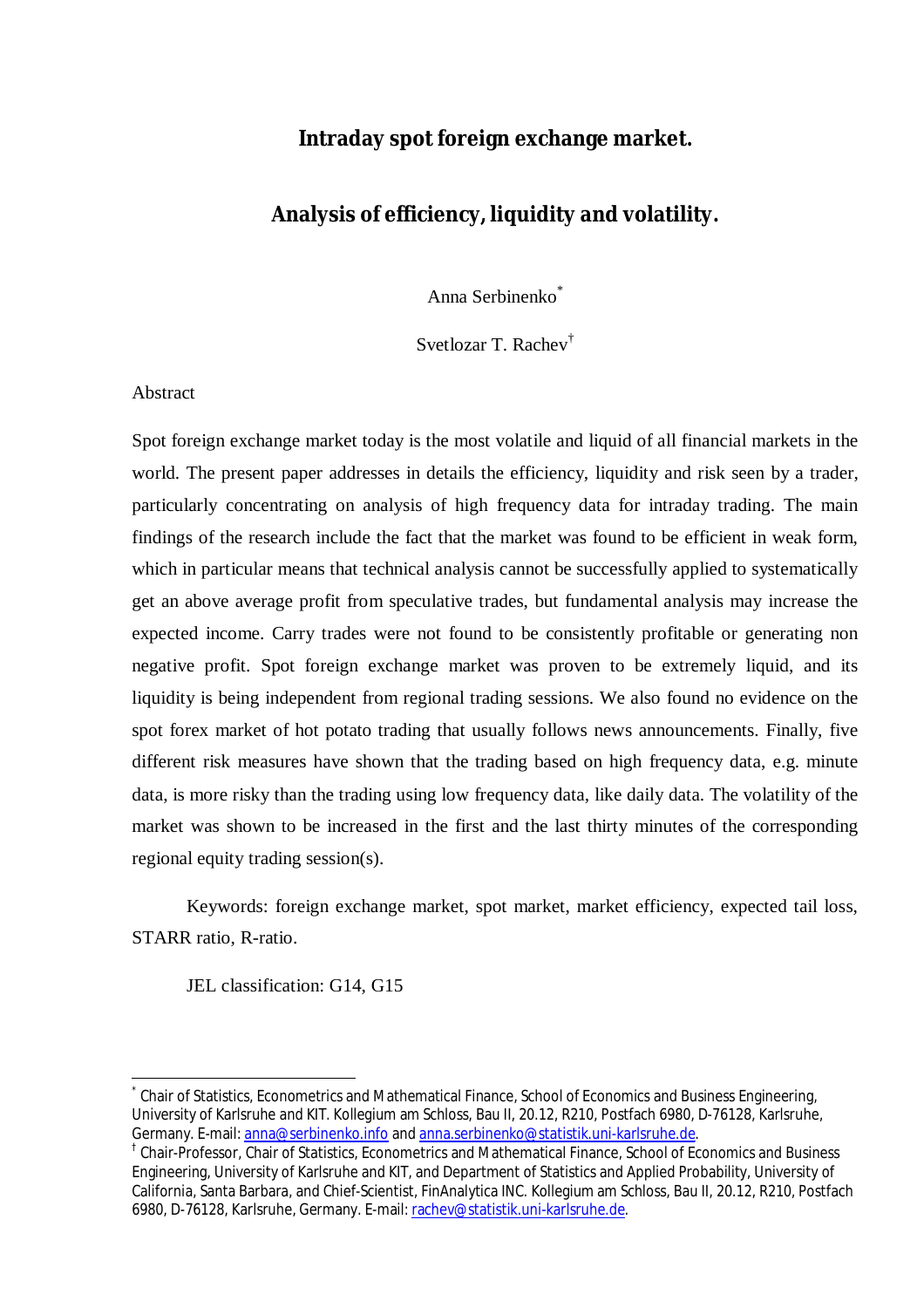# **Introduction**

Today the spot forex market is the most liquid and volatile of all financial markets. News announced in the United States are incorporated in London and Hong Kong market quotes within less than ten seconds. The market efficiency characterizes how fast and precise those news are reflected in the exchange rate on the market. Virtually any financial asset can be bought or sold within seconds during trading sessions. Foreign Exchange market with its 24 hours trading, is considered to be the most liquid of all financial markets. Liquidity influences the attractiveness of an investment and the market efficiency. Finally, the volatility of financial markets is a headache for corporate managers and the source of gain for speculators. It differs greatly between sectors and geographical regions.

The present paper addresses the three major market characteristics, efficiency, liquidity and volatility, of the spot foreign exchange market. For each hypothesis, tests on extensive high frequency data are made. The main focus is places on the application of the derived conclusions to intraday forex trading.

The remainder of the paper is organized as follows. Chapter 1 analyzed the market efficiency. Market liquidity is discussed and tested in the chapter 2. Chapter 3 presents different measures of volatility and compares risks associated with different time horizons for trading. Chapter 4 concludes.

# **Chapter 1. Market Efficiency**

Market efficiency is defined by how fast and how accurately all the relevant information is absorbed by the market, in particular in the price and the traded volume. In 1970, Fama (Fama, 1970) introduced the concept of three forms of the market efficiency: weak, semi-strong and strong. The source of market imperfections and reduced efficiency is multiple: inaccurate public information (Frenkel et al., 2002), actions of more informed participants like Central Banks or market makers.

#### **Interest Rate Parity and Carry Trades**

Interest rate parity refers to the relationship between interest rates of two currencies and a corresponding forward exchange rate. Say,  $i_A$  and  $i_B$  are interest rates of two different currencies,  $r_{p,AB}$  and  $r_{f,AB}$  are respectively the present and the forward exchange rates. Then the relationship

$$
1 + i_A = \frac{r_{p,AB}(1 + i_B)}{r_{f,AB}}
$$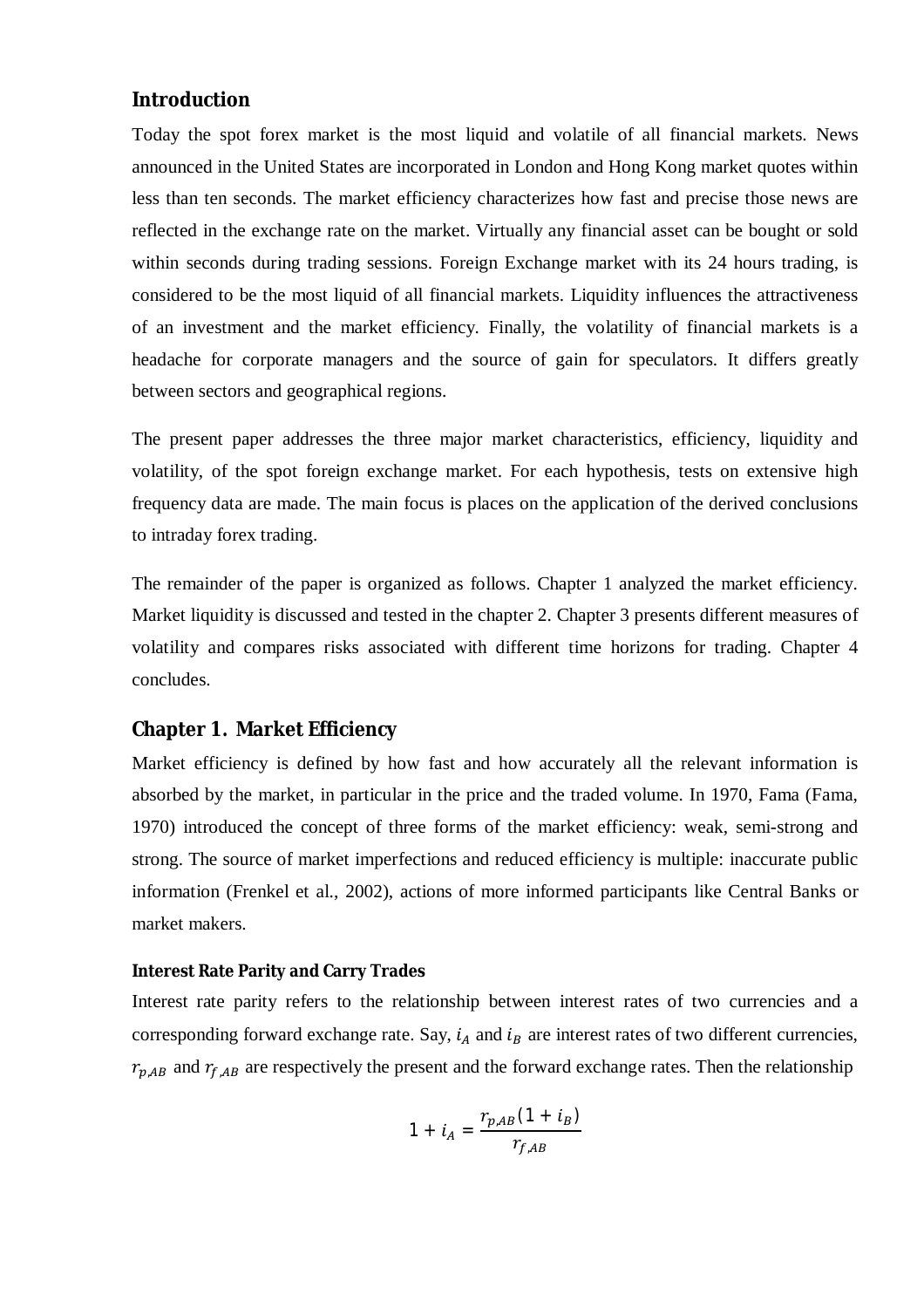has to hold if the market is *efficient*. This relationship is also called *covered interest rate parity.* The market efficiency however has been put in a serious doubt, also in the aspects concerning the interest rates parity (Nguyen, 2000).

An arbitrage attempt is sometimes made through the so called *carry trades*. It consists in borrowing currency generating low interest rate and investing in high yielding currency, assuming the exchange rate does not change over time or at least change less than necessary to turn a potential profit into a realized loss. To test how profitable carry trades can be, we take an example of trading conditions of one of forex brokers:

| <b>WA Dealing Rates (Simple) (22)</b> |        |        |        |        |         |          |          |       | $ \Box$ $\times$ |
|---------------------------------------|--------|--------|--------|--------|---------|----------|----------|-------|------------------|
| Curre                                 | Sell   | Buy    | High   | Low    | Intr S  | Intr B   | Pip Cost | MMR   | <b>Time</b>      |
| <b>EUR/USD</b>                        | 1,3332 | 1,3335 | 1,3349 | 1,3253 | 0,43    | $-0,48$  | 0,75     |       | 50,00 19:28:15   |
| USD/JPY                               | 117,94 | 117,97 | 118,44 | 117,62 | $-1,01$ | 0,99     | 0,64     | 50,00 | 19:28:26         |
| GBP/USD                               | 1,9695 | 1,9699 | 1,9725 | 1,9581 | $-0,05$ | 0,03     | 0,75     |       | 50,00 19:28:33   |
| USD/CHF                               | 1,2147 | 1,2151 | 1,2230 | 1,2116 | $-0,68$ | 0,64     | 0,62     |       | 50,00 19:28:15   |
| <b>EUR/CHF</b>                        | 1,6197 | 1,6201 | 1,6220 | 1,6169 | $-0,47$ | 0,45     | 0,62     |       | 50,00 19:28:00   |
| AUD/USD                               | 0,8101 | 0,8104 | 0,8109 | 0,8027 | 0,17    | 0, 13    | 0,75     | 50,00 | 19:24:52         |
| USD/CAD                               | 1,1620 | 1,1625 | 1,1640 | 1,1592 | $-0,23$ | 0,21     | 0,65     |       | 50,00 19:28:12   |
| NZD/USD                               | 0,7168 | 0,7172 | 0,7184 | 0,7088 | $-0,35$ | 0,34     | 0,75     | 50,00 | 19:28:43         |
| EUR/GBP                               | 0,6769 | 0,6772 | 0,6778 | 0,6753 | 0,40    | $-0,52$  | 1,48     |       | 50,00 19:28:01   |
| EUR/JPY                               | 157,26 | 157,30 | 157,41 | 156,28 | $-0,87$ | 0,84     | 0,64     | 50,00 | 19:28:46         |
| GBP/JPY                               | 232,31 | 232,40 | 232,84 | 230,83 | $-1,98$ | 1,87     | 0,64     |       | 50,00 19:28:33   |
| CHF/JPY                               | 97,08  | 97,12  | 97,18  | 96,53  | $-0,27$ | 0,24     | 0,64     | 50,00 | 19:28:45         |
| GBP/CHF                               | 2,3926 | 2,3932 | 2,4011 | 2,3882 | $-1,37$ | 1,22     | 0,62     | 50,00 | 19:28:33         |
| EUR/AUD                               | 1,6453 | 1,6462 | 1,6525 | 1,6425 | 0,68    | $-0,73$  | 0,61     | 50,00 | 19:28:21         |
| EUR/CAD                               | 1,5493 | 1,5501 | 1,5516 | 1,5390 | 0,14    | $-0,18$  | 0,65     | 50,00 | 19:28:12         |
| AUD/CAD                               | 0,9414 | 0,9421 | 0,9430 | 0,9332 | $-0,35$ | 0,29     | 0,65     | 50,00 | 19:26:40         |
| AUD/JPY                               | 95,55  | 95,61  | 95,73  | 94,68  | $-0,95$ | 0,90     | 0,64     | 50,00 | 19:28:37         |
| <b>CAD/JPY</b>                        | 101,47 | 101,54 | 101,99 | 101,28 | $-0,68$ | 0,64     | 0,64     | 50,00 | 19:27:17         |
| NZD/JPY                               | 84,56  | 84,62  | 84,85  | 83,49  | $-1,08$ | 1,00     | 0,64     |       | 50,00 19:28:43   |
| GBP/AUD                               | 2,4305 | 2,4317 | 2,4418 | 2,4283 | 0,33    | $-0,41$  | 0,61     | 50,00 | 19:27:15         |
| AUD/NZD                               | 1,1298 | 1,1302 | 1,1377 | 1,1270 | 0,23    | $-0,25$  | 0,54     |       | 50,00 19:28:43   |
| EUR/NZD                               | 1,8593 | 1,8605 | 1,8765 | 1,8540 | 1,05    | $-1, 16$ | 0,54     | 50,00 | 19:28:43         |

Figure 1.1. Overnight rates charged by FXCM broker. Source: [www.forexfactory.com](http://www.forexfactory.com), 17th June 2009.

The columns 6 and 7 on the figure above show interest rates charged for overnight positions on the respective currency pair, i.e. the difference in overnight exchange rates. These interest rates are simply meant to reflect the difference between interest rates for each of two exchanged currencies, and thus are meant to be symmetric. In practice, negative rates have higher absolute value which constitutes another part of trading costs.

In attempt to find an evidence if carry trades are susceptible to generate significant positive income, we run hypothetic carry trades for one month on 23 currency pairs, for each month over two year from January 2007 till December 2008. We assume each time a position of 1 lot was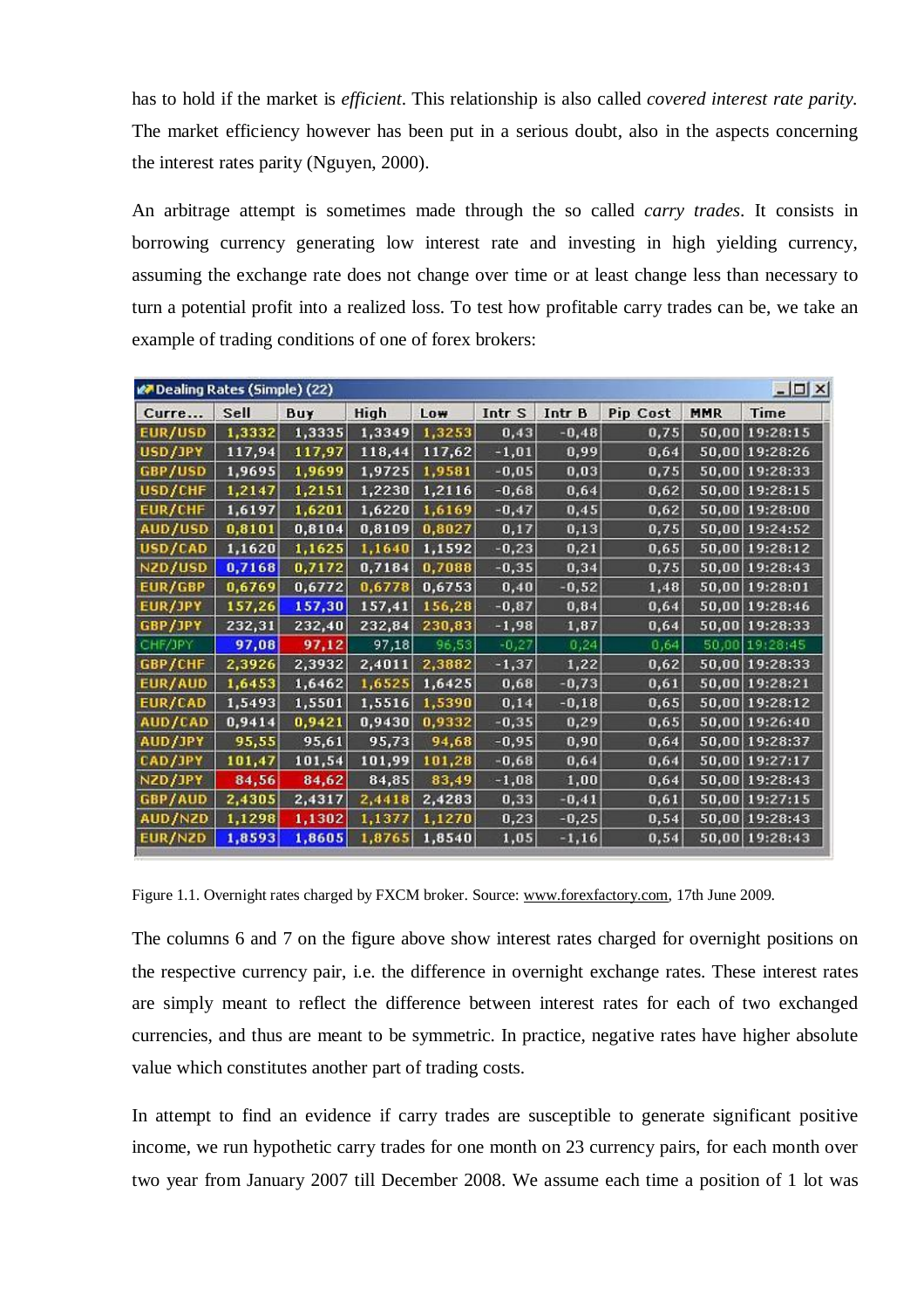placed the first day of the month and closed the first day of the next month. Each time the carry position is taken in the direction that generates positive overnight rate. All pip values are converted in USD at the average rate, and thus the generated profit is also expressed in US dollars. The monthly generated income is calculated as

> $Income = Swap\ income + Exchange\ income$  $= 30 \ days * Swap rate * Pip value$ + Price change in pips \* Pip value

The results of calculations are shown in the table below.

| Currency        | Pip value |                         |                |                |                |         |         | Monthly profits in 2007 |         |          |         |          |         |
|-----------------|-----------|-------------------------|----------------|----------------|----------------|---------|---------|-------------------------|---------|----------|---------|----------|---------|
| pair            | (USD)     | 01/07                   | 02/07          | 03/07          | 04/07          | 05/07   | 06/07   | 07/07                   | 08/07   | 09/07    | 10/07   | 11/07    | 12/07   |
| <b>EURUSD</b>   | 10.00     | $-1471$                 | 2079           | 1589           | 2839           | $-1761$ | 1009    | 1519                    | $-351$  | 6569     | 2079    | 1839     | $-371$  |
| <b>USDJPY</b>   | 9.02      | 1972                    | $-1842$        | $-634$         | 1963           | 2369    | 1476    | -3898                   | $-2212$ | $-589$   | 782     | $-3636$  | 836     |
| <b>GBPUSD</b>   | 10.00     | 509                     | $-141$         | 659            | 3049           | $-1931$ | 2799    | 2169                    | $-1251$ | 2999     | 3339    | $-2531$  | $-6821$ |
| <b>USDCHF</b>   | 8.76      | 2218                    | $-2057$        | $-287$         | $-384$         | 1719    | $-200$  | $-1619$                 | 834     | $-3844$  | $-138$  | $-2258$  | 361     |
| <b>EURCHF</b>   | 8.76      | 1205                    | $-626$         | 1029           | 2238           | 232     | 574     | $-854$                  | 530     | 1283     | 1581    | $-1765$  | $-57$   |
| <b>AUDUSD</b>   | 10.00     | $-1221$                 | 1129           | 2259           | 2039           | $-211$  | 2269    | 69                      | $-3361$ | 7309     | 4359    | $-4851$  | $-641$  |
| <b>USDCAD</b>   | 9.38      | 1213                    | $-579$         | $-1639$        | -3890          | $-3684$ | $-588$  | 472                     | $-1067$ | $-5832$  | $-4472$ | 5237     | $-607$  |
| <b>NZDUSD</b>   | 10.00     | $-1388$                 | 1162           | 1592           | 2642           | $-298$  | 3662    | $-1138$                 | $-5828$ | 6082     | 1372    | $-988$   | 622     |
| <b>EURGBP</b>   | 13.64     | $-1242$                 | 1624           | 887            | 600            | $-232$  | $-546$  | 123                     | 396     | 3165     | $-82$   | 2401     | 3206    |
| <b>EURJPY</b>   | 9.02      | 507                     | $-377$         | 597            | 5411           | 976     | 2869    | $-3974$                 | $-3623$ | 5718     | 3013    | $-3740$  | 579     |
| <b>GBPJPY</b>   | 9.02      | 4464                    | $-3750$        | $-657$         | 7151           | 2534    | 6150    | $-5652$                 | $-5796$ | 1822     | 5014    | $-10115$ | $-5210$ |
| <b>CHFJPY</b>   | 9.02      | $-314$                  | 155            | $-278$         | 1931           | 471     | 1426    | $-1928$                 | $-2550$ | 2716     | 822     | $-1161$  | 380     |
| <b>GBPCHF</b>   | 8.76      | 5104                    | $-4226$        | 67             | 2493           | 1372    | 2581    | $-1020$                 | 382     | $-4734$  | 3001    | $-7292$  | $-6022$ |
| <b>EURAUD</b>   | 8.51      | 659                     | 284            | $-2218$        | $-422$         | $-1316$ | $-2507$ | 1450                    | 5339    | $-5238$  | $-4422$ | 9092     | 812     |
| <b>EURCAD</b>   | 9.38      | $-251$                  | 1428           | $-645$         | $-2428$        | $-6958$ | 68      | 1925                    | $-1902$ | $-1987$  | $-4716$ | 9101     | $-1405$ |
| <b>AUDCAD</b>   | 9.38      | $-359$                  | 870            | 1123           | $-1044$        | $-3323$ | 1751    | 485                     | $-4158$ | 2014     | $-134$  | 363      | $-1175$ |
| <b>AUDJPY</b>   | 9.02      | 171                     | $-171$         | 1884           | 3760           | 3985    | 1370    | $-3210$                 | $-5383$ | 7051     | 5193    | $-8259$  | 45      |
| <b>CADJPY</b>   | 9.02      | 606                     | $-1107$        | 840            | 5204           | 5736    | 1958    | $-4119$                 | $-1098$ | 5601     | 6070    | $-9799$  | 1444    |
| <b>NZDJPY</b>   | 9.02      | $-126$                  | $\overline{0}$ | 1199           | 4193           | 1343    | 5211    | $-4391$                 | $-7826$ | 5933     | 1984    | $-3787$  | 1208    |
| <b>GBPAUD</b>   | 8.51      | 4271                    | $-3192$        | $-5073$        | $-1703$        | $-1235$ | $-2392$ | 2075                    | 7190    | $-14271$ | $-5958$ | 8117     | $-4996$ |
| <b>AUDNZD</b>   | 7.30      | 401                     | $\overline{7}$ | 583            | $-825$         | 262     | $-1671$ | 1444                    | 3523    | 218      | 2750    | $-3335$  | $-1204$ |
| <b>EURNZD</b>   | 7.30      | $\overline{0}$          | $\overline{0}$ | $\overline{0}$ | $\overline{0}$ | $-354$  | $-5453$ | 3951                    | 10910   | $-4789$  | $-142$  | 3754     | $-1215$ |
| <b>Currency</b> | Pip value | Monthly profits in 2008 |                |                |                |         |         | Average                 |         |          |         |          |         |
| pair            | (USD)     | 01/08                   | 02/08          | 03/08          | 04/08          | 05/08   | 06/08   | 07/08                   | 08/08   | 09/08    | 10/08   | 11/08    |         |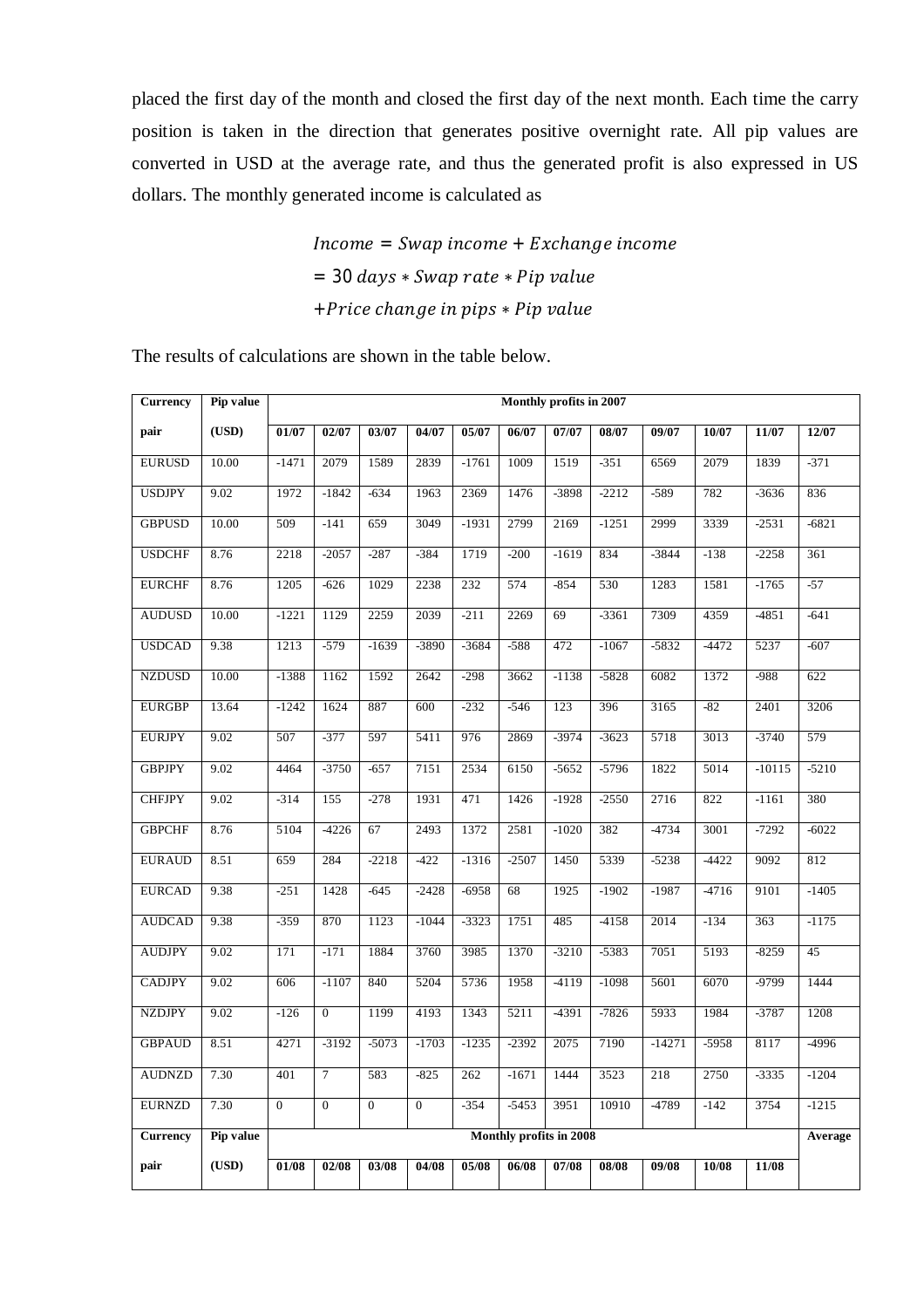| <b>EURUSD</b> | 10.00 | 2719    | 3579    | 5809             | 389     | $-2081$ | 1989    | $-1461$ | $-16341$ | 1759    | $-13521$ | 989     | $-26$   |
|---------------|-------|---------|---------|------------------|---------|---------|---------|---------|----------|---------|----------|---------|---------|
| <b>USDJPY</b> | 9.02  | $-4475$ | $-2221$ | $-3095$          | 3523    | 2053    | 818     | 1864    | $-751$   | $-372$  | $-8234$  | $-3140$ | $-758$  |
| <b>GBPUSD</b> | 10.00 | 179     | 39      | $-541$           | 449     | $-1321$ | 1909    | $-981$  | $-17151$ | $-2841$ | $-17491$ | $-6941$ | $-1819$ |
| <b>USDCHF</b> | 8.76  | $-4317$ | $-3529$ | $-3809$          | 3725    | 711     | $-1619$ | 2498    | 4619     | 2131    | 3410     | 5170    | 145     |
| <b>EURCHF</b> | 8.76  | $-3964$ | $-2265$ | $-898$           | 4367    | 521     | $-1047$ | 2387    | $-1529$  | $-2799$ | $-9185$  | 5944    | $-135$  |
| <b>AUDUSD</b> | 10.00 | 2009    | 3759    | $-1901$          | 2999    | 1159    | 439     | $-1671$ | $-8431$  | $-6201$ | $-12591$ | $-1591$ | $-560$  |
| <b>USDCAD</b> | 9.38  | 950     | $-1498$ | 3877             | $-1789$ | $-992$  | 2442    | 312     | 3680     | 162     | 13830    | 2648    | 356     |
| <b>NZDUSD</b> | 10.00 | 2042    | 1392    | $-1348$          | $-278$  | 232     | $-1998$ | $-2768$ | $-3228$  | $-2828$ | $-8458$  | $-3868$ | $-592$  |
| <b>EURGBP</b> | 13.64 | 1869    | 2483    | 4380             | $-1105$ | 518     | 423     | $-382$  | 3643     | $-2592$ | 300      | 4571    | 1061    |
| <b>EURJPY</b> | 9.02  | $-4227$ | $-278$  | $\overline{263}$ | 4645    | 1796    | 2968    | 1210    | $-7842$  | $-8491$ | $-21312$ | $-3776$ | $-1178$ |
| <b>GBPJPY</b> | 9.02  | $-8781$ | $-4534$ | $-6563$          | 8179    | 2174    | 3202    | 2733    | $-15408$ | $-6004$ | $-26921$ | $-9953$ | $-2866$ |
| <b>CHFJPY</b> | 9.02  | $-124$  | 1264    | 768              | 92      | 831     | 2445    | $-810$  | $-3866$  | $-3569$ | $-8392$  | $-5832$ | $-675$  |
| <b>GBPCHF</b> | 8.76  | $-8440$ | $-6986$ | $-8028$          | 7723    | 364     | $-1642$ | 4044    | $-7319$  | 995     | $-11629$ | 960     | $-1663$ |
| <b>EURAUD</b> | 8.51  | $-490$  | $-2303$ | 8402             | $-5698$ | $-2022$ | 1339    | 1271    | 5237     | 5305    | 11381    | 3501    | 1193    |
| <b>EURCAD</b> | 9.38  | 3820    | 949     | 11249            | $-4201$ | $-2165$ | 5630    | $-1124$ | $-3234$  | $-5645$ | 3932     | 2713    | 181     |
| <b>AUDCAD</b> | 9.38  | 2746    | 2089    | 1779             | 1217    | 110     | 2689    | $-1260$ | $-4946$  | $-6044$ | $-3352$  | $-68$   | $-375$  |
| <b>AUDJPY</b> | 9.02  | $-2029$ | 1470    | $-4616$          | 6329    | 2633    | 1118    | 144     | $-7628$  | $-7519$ | $-16274$ | $-2984$ | $-996$  |
| <b>CADJPY</b> | 9.02  | $-5534$ | $-783$  | $-6832$          | 5538    | 2571    | $-1621$ | 1489    | $-2892$  | $-1928$ | $-16200$ | $-3722$ | $-808$  |
| <b>NZDJPY</b> | 9.02  | $-1524$ | $-469$  | $-3760$          | 2777    | 1479    | $-1307$ | $-1289$ | $-2678$  | $-3994$ | $-11802$ | -4797   | $-975$  |
| <b>GBPAUD</b> | 8.51  | $-3992$ | $-7345$ | 3326             | $-5277$ | $-3226$ | 1097    | 2331    | 791      | 11138   | 13997    | $-4017$ | $-363$  |
| <b>AUDNZD</b> | 7.30  | $-125$  | 1998    | $-88$            | 3187    | 940     | 2881    | 1984    | $-4349$  | $-2839$ | $-3101$  | 4019    | 290     |
| <b>EURNZD</b> | 7.30  | $-770$  | 1091    | 8124             | $-405$  | $-544$  | 6110    | 4534    | $-1652$  | 449     | 5643     | 11129   | 1755    |

Table 1.1. Monthly income generated by carry trades.

In equilibrium, the result of carry trades should be close to zero, i.e. investing in one currency should not produce more income than investing in another. Taking into account trading costs, the result might be expected to be below zero, approximately equal to the encountered trading costs. However, the empirical result vary from several thousands a month of profit to several thousands loss. The average monthly profit is positive for 7 out of 23 currency pairs, and the average of all the trades gives a significant loss. With this quick test, we confirm that we do not find any evidence of profitability or at least stability of carry trades.

### **Effect of News Announcements on Foreign Exchange Trades. Testing for Market Efficiency.**

Official announcements about macro-fundamentals are usually scheduled in advance. Evans and Lyons (Evans, Lyons, 2001 and 2004) address daily data and are paying particular attention at moments of news announcements over a period of six years. They point out that it is difficult to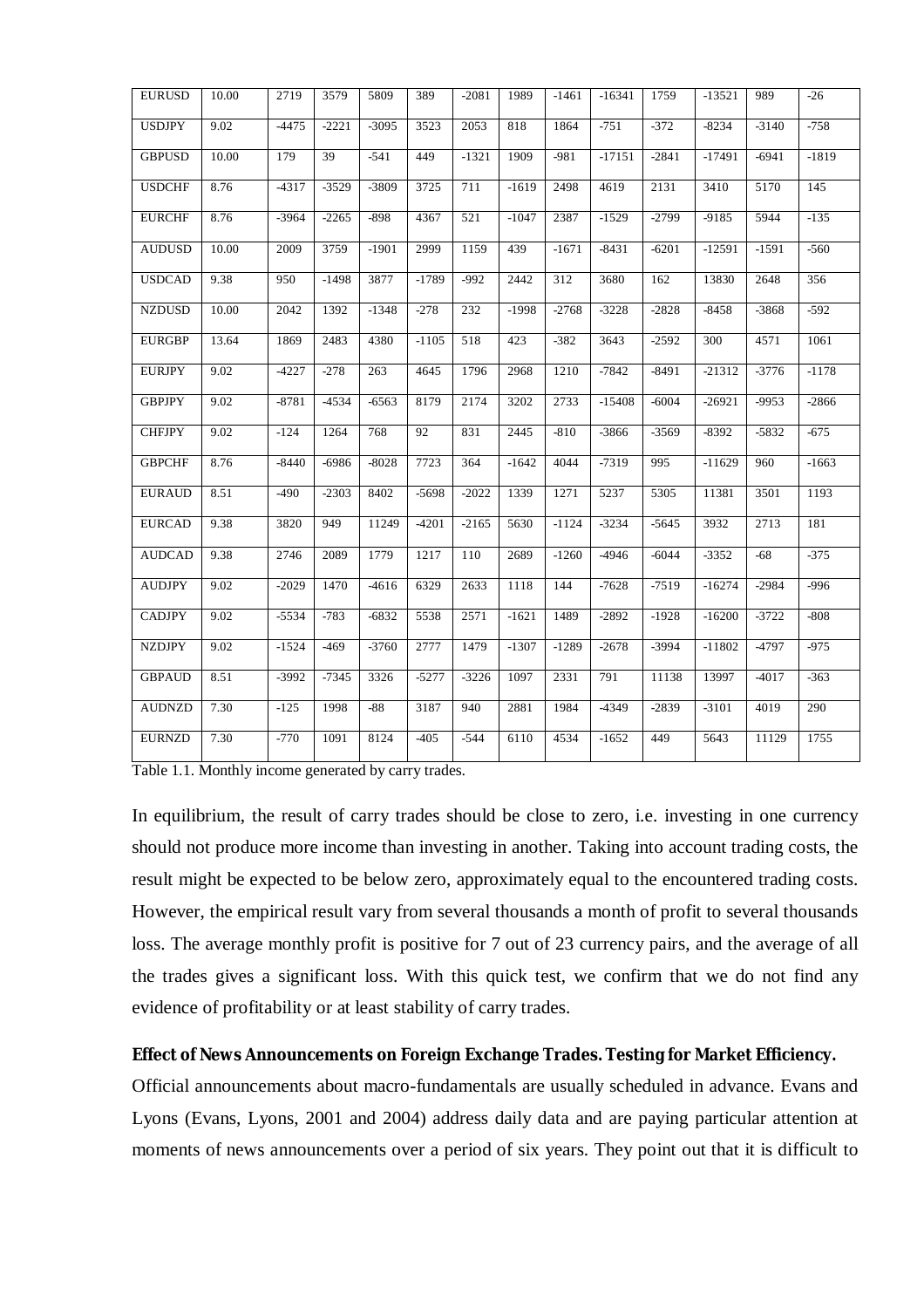distinguish rational trades following the news announcement, and those that are non rational and have to be rather studied using market psychology.

Contrary to strong form of market efficiency, semi-strong and weak forms of this hypothesis are less restrictive. Semi-strong form claims that all *public* information is incorporated in prices, which exclude any privately known information. In other words, if a market is proved to be efficient in semi-strong form, neither fundamental nor technical analysis can consistently produce abnormal returns. The weak form of market efficiency states that all past prices are reflected in the today's price on the market. This basically means that is it not possible to get any significant advantage on the market by analyzing pas prices only, as it is done in the case of technical analysis. However, fundamental analysis can be successfully applied.

Tools used to test market efficiency are dependent on the form of efficiency to be tested. Weak form may be detected using unit root tests. Semi-strong form is analyzed using cointegration, Granger causality and variance decomposition analysis. To define whether the foreign exchange market is efficient in semi-strong form, we are going to test:

- If the spot exchange rate behaves as a random walk, and
- If there is cointegration among a set of spot rates.

If this analysis does not provide us with a positive answer, we will run a unit root test to check if the foreign exchange market is efficient in a weak form over short period of time.

**Methodology.** To test if there is cointegration among spot rates, we do a two step analysis:

- 1. We find the order of integration of the variables, i.e. the number of times is differentiated before becoming stationary. For this, we use the Augmented Dickey-Fuller (ADF) test, which we expect to be confirmed by Phillips-Perron (PP) test. The reason of this step is that the test for cointegration should be done only among variables with the same degree of integration.
- 2. We apply Engle and Granger method to define if variables are cointegrated. In this method, one variable is regressed on the other, and we test if the residuals are stationary. Again, the Augmented Dickey-Fuller and Phillips-Perron tests are used to test for stationarity.

**Data.** The analysis is first run on the minute-by-minute exchange rates on a set of currency pairs for the period from  $1<sup>st</sup>$  March 2009 until 31st May 2009. Because of the extensive second step of the analysis, our attention is restricted to only the exchange rates of USD vs. major currencies: EUR, GBP, CHF, JPY, CAD, AUD, NZD.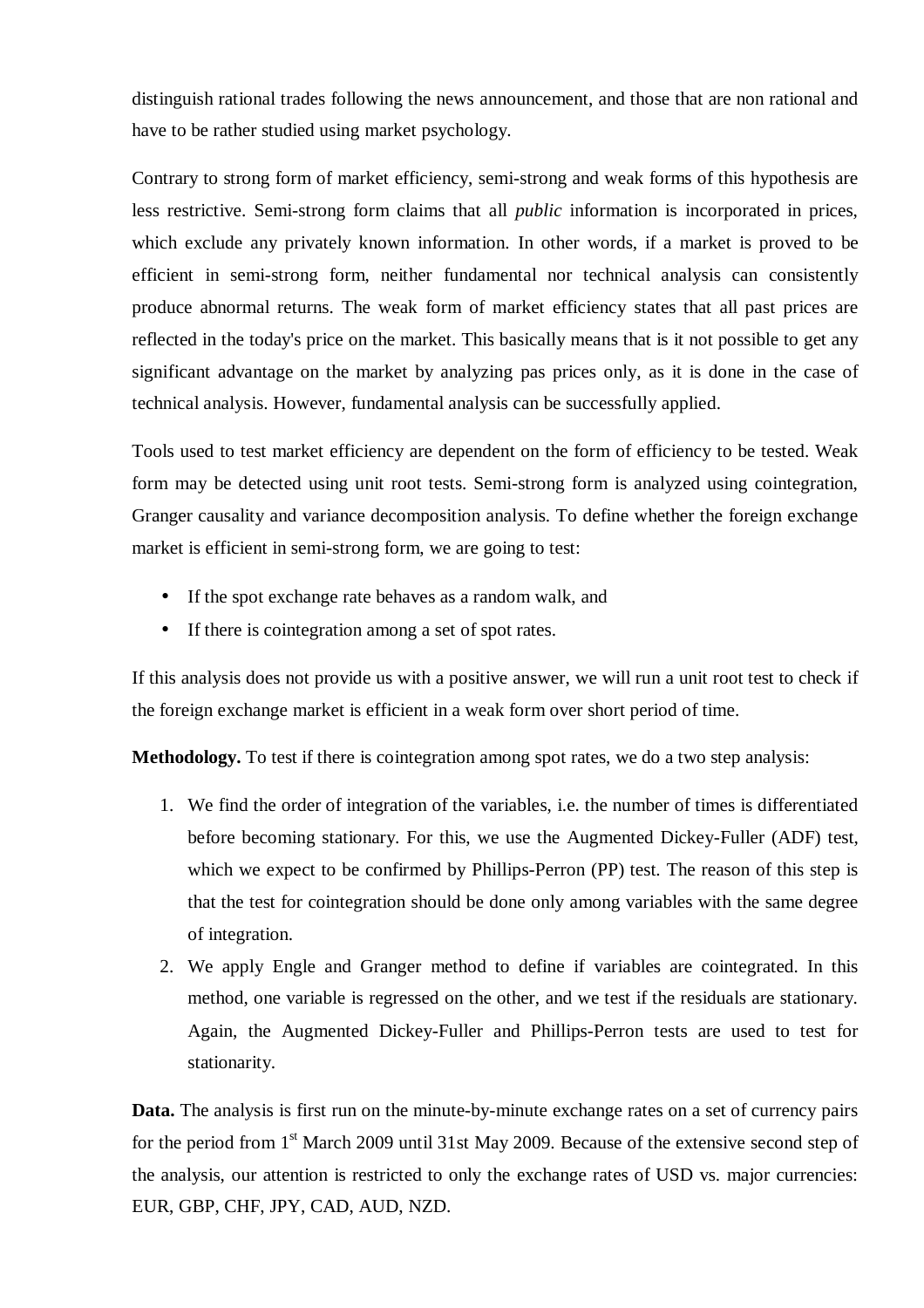**Results.** The results of the Augmented Dickey-Fuller and the Phillips-Perron tests are in the table below. At this first step, if there is a unit root of a series, it is considered to be non stationary, and it is differentiated once again. The procedure is repeated until the p-value of at least one of two unit root tests is below 5%. The table presents the tests statistics along with pvalues, as well as the number of times the series was differentiated until became stationary.

| Currency pair | Times diff. | $ADF$ (p-value) | PP (p-value) |
|---------------|-------------|-----------------|--------------|
| <b>USDCHF</b> |             | $-45.7(0.01)$   | $-217(0.01)$ |
| <b>EURUSD</b> |             | $-45.3(0.01)$   | $-206(0.01)$ |
| <b>GBPUSD</b> |             | $-44.1(0.01)$   | $-192(0.01)$ |
| <b>USDJPY</b> |             | $-46.1(0.01)$   | $-214(0.01)$ |
| <b>USDCAD</b> |             | $-45.4(0.01)$   | $-209(0.01)$ |
| <b>AUDUSD</b> |             | $-44.4(0.01)$   | $-204(0.01)$ |
| <b>NZDUSD</b> |             | $-44.7(0.01)$   | $-224(0.01)$ |

Table 1.2. Statistics and p-values of the Augmented Dickey-Fuller and the Phillips-Perron unit root tests, minute

data.

As seen in the table 1.2, all the series became stationary after one differentiating. Thus, the Engel and Granger method can be run on the second step, and the table 1.3 presents, for each pair of exchange rates, the statistics and the p-value of the Augmented Dickey-Fuller and Phillips-Perron rests for residuals of regression of one series of exchange rates on another.

|               | <b>USDCHF</b>   | <b>EURUSD</b>   | <b>GBPUSD</b>   | <b>USDJPY</b>   | <b>USDCAD</b>   | <b>AUDUSD</b>   | <b>NZDUSD</b>   |
|---------------|-----------------|-----------------|-----------------|-----------------|-----------------|-----------------|-----------------|
|               | $-4.84(0.01)$ , | $-2.27(0.46)$ , | $-2.85(0.21)$ , | $-2.5(0.34)$ ,  | $-2.85(0.21)$ , | $-2.15(0.51)$ , | $-2.12(0.53)$ , |
| <b>USDCHF</b> | $-304(0.01)$    | $-2.35(0.43)$   | $-2.96(0.17)$   | $-2.54(0.35)$   | $-3.06(0.12)$   | $-2.25(0.47)$   | $-2.20(0.50)$   |
|               |                 |                 | $-2.78(0.25)$ , | $-2.61(0.32)$ , | $-2.44(0.39)$ , | $-1.62(0.74)$ , | $-2.07(0.55)$ , |
| <b>EURUSD</b> |                 |                 | $-2.83(0.23)$   | $-2.57(0.33)$   | $-2.54(0.35)$   | $-1.75(0.68)$   | $-2.18(0.50)$   |
|               |                 |                 |                 | $-2.39(0.41)$ , | $-3.41(0.05)$ , | $-3.19(0.09)$ , | $-2.80(0.24)$ , |
| <b>GBPUSD</b> |                 |                 |                 | $-2.42(0.40)$   | $-3.72(0.02)$   | $-3.26(0.08)$   | $-2.89(0.20)$   |
|               |                 |                 |                 |                 | $-2.86(0.21)$ , | $-2.64(0.30)$ , | $-2.16(0.51)$ , |
| <b>USDJPY</b> |                 |                 |                 |                 | $-2.91(0.19)$   | $-2.55(0.34)$   | $-2.06(0.55)$   |
|               |                 |                 |                 |                 |                 | $-2.34(0.43)$ , | $-2.15(0.51)$ , |
| <b>USDCAD</b> |                 |                 |                 |                 |                 | $-2.56(0.34)$   | $-2.22(0.49)$   |
|               |                 |                 |                 |                 |                 |                 | $-2.00(0.58)$ , |
| <b>AUDUSD</b> |                 |                 |                 |                 |                 |                 | $-2.23(0.48)$   |

Table 1.3. Results of the Engel and Granger method applied to daily exchange rates: statistics and p-values of ADF and PP tests, for residuals of the regression of price series of one currency pair against another, minute data.

The results obtained in the table 1.3 are consistent with previous studies: the market is not efficient in a semi-strong form. This time the proof of it has been given for the foreign exchange market, on the minute-by-minute exchange rates of the major currency pairs.

We can finally check if the market is efficient in a weak form. As was seen during the conducted analysis using high frequency minute data, for every series, the null hypothesis of unit root could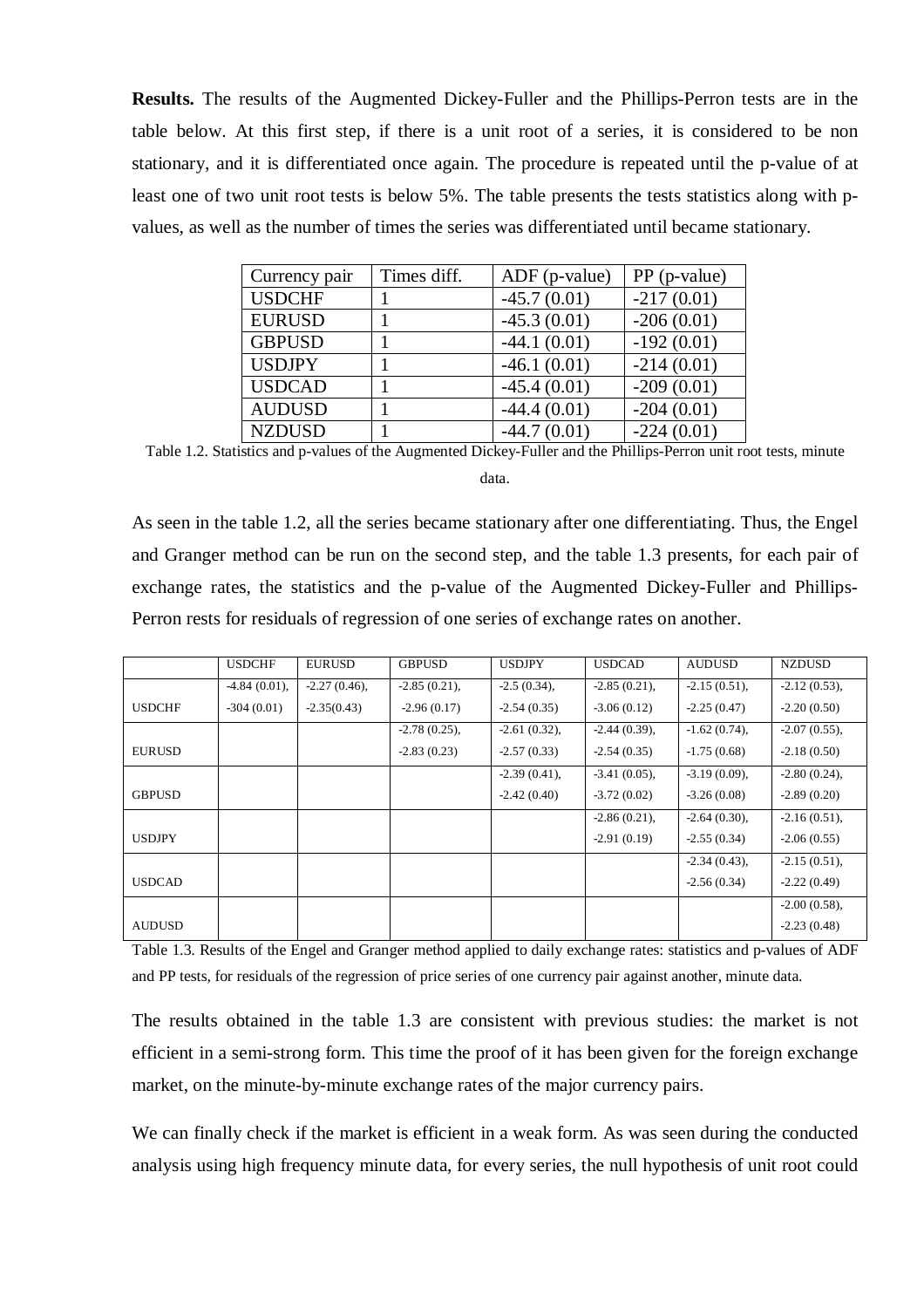not be rejected. Thus it is assumed the forex market market displays weak form of efficiency over short term.

# **Chapter 2. Market Liquidity**

Market liquidity characterizes how easy and fast the assets can be exchanged, moved, bought or sold, without effecting price and incurring significant costs. Forex market in general is extremely liquid and it operates the daily volume of 3.2 trillion USD (state April 2007, Bank for International Settlements, 2007), 24 hours a day, actively five days a week and even with some transactions over the weekend.

# **Measures of Liquidity**

Potential measures of liquidity include:

- 1. Frequency with which transactions take place how often assets are bought and sold.
- 2. Probability that the next transaction will be executed at the same price as the previous one – a measure of both the frequency of transactions and the possibility to buy or sell at the current market price.
- 3. How much trades influence the price. On a less liquid market trades are more susceptible to move the market price.

Market makers contribute greatly to the liquidity of the market, by translating the illiquidity of an asset into cost, usually in the form of the spread. The table figure below shows an example of trading conditions of one of foreign exchange market makers, offering trades on seventy currency pairs. As it can be observed, majors have a tight spread of two to three basic points, while exotic currency pairs, traded with a spread higher than 100 points. Translating spread into money, it means if one buys and immediately sells one lot of EURUSD, i.e. 100 000 EUR, with no price change in the meanwhile, he loses 20 USD as trading costs, in the form of the spread. The same operation on USDZAR will cost him 1250 USD!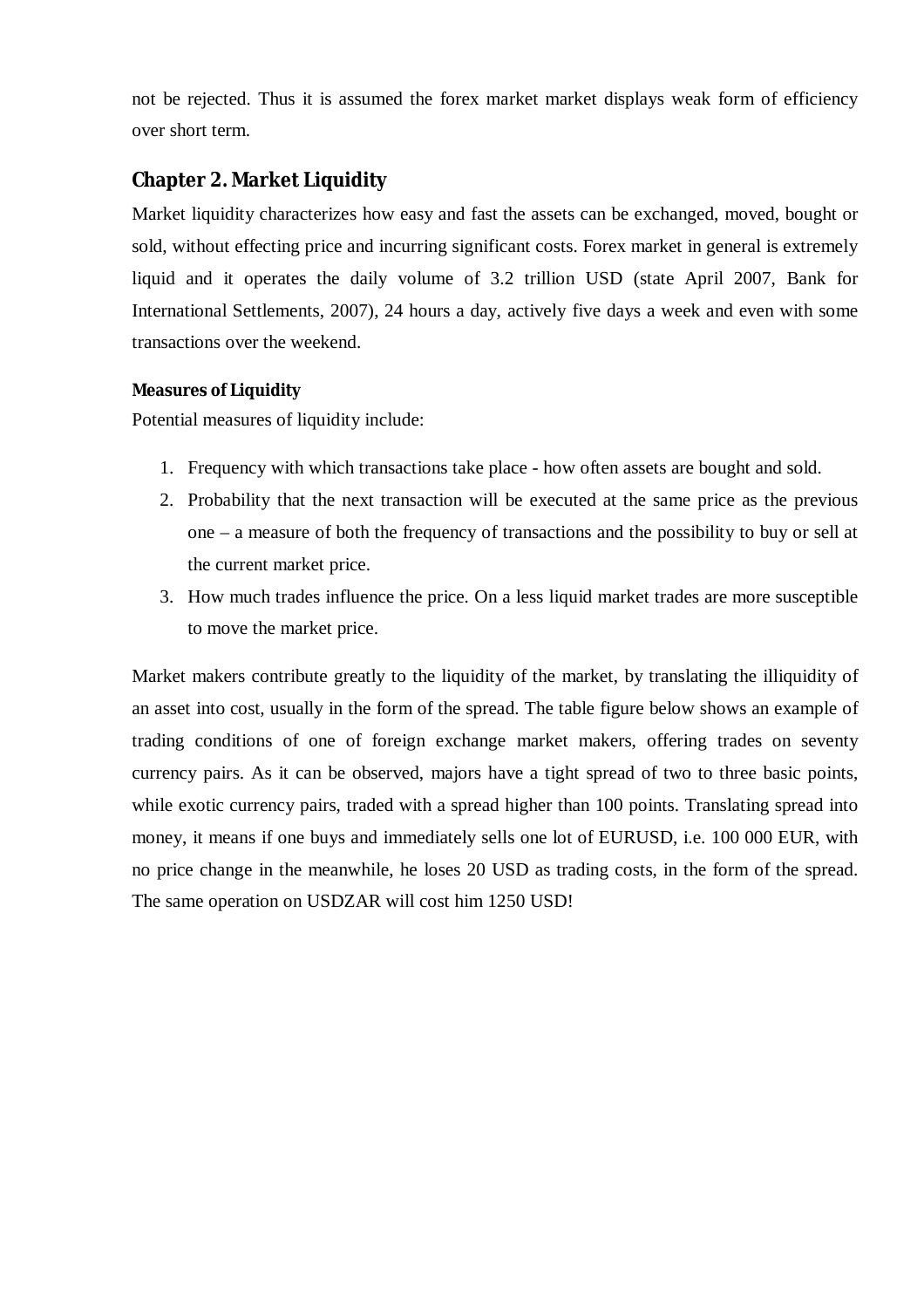| Majors        |                 |                                  |                               | <b>Exotics</b> |                  |                                   |                               |
|---------------|-----------------|----------------------------------|-------------------------------|----------------|------------------|-----------------------------------|-------------------------------|
| Symbol        | Spread          | Limit &<br>Stop<br><b>Orders</b> | Max Per Trade<br>(Streamline) | Symbol         | Spread           | Li mit &<br><b>Stop</b><br>Orders | Max Per Trade<br>(Streamline) |
| EURUSD        | $\overline{2}$  | 5                                | 200                           | CADSGD         | $\overline{7}$   | 5                                 | 10                            |
| USDJPY        | 2               | 5                                | 100                           | SGDJPY         | 7                | 5                                 | 10 <sub>10</sub>              |
| <b>AUDUSD</b> | $\overline{2}$  | 5                                | 50                            | <b>USDHKD</b>  | 8                | 5                                 | 50                            |
| GBPUSD        | $\mathbf{a}$    | G.                               | 50                            | <b>USDSGD</b>  | 7                | $\overline{a}$                    | 30                            |
| <b>USDCHF</b> | з               | 5                                | 100                           | <b>CHFSGD</b>  | 10               | 5                                 | 10                            |
| <b>USDCAD</b> | $\alpha$        | a                                | 50                            | <b>EURSGD</b>  | 10               | $\overline{B}$                    | 20                            |
| NZDUSD        | 4               | 5.                               | 50                            | NOKJPY         | 10               | 5                                 | 50                            |
|               |                 |                                  |                               | SEKJPY         | 13 <sub>13</sub> | 5                                 | 50                            |
| Crosses       |                 |                                  |                               | NZDSGD         | 13               | 5                                 | 10                            |
|               |                 | Limit &                          | Max Per Trade                 | USDTRY         | 13-25            | 5                                 | 20                            |
| Symbol        | Spread          | Stop.                            | (Streamline)                  | TRYJPY         | 13               | 5                                 | 20                            |
|               |                 | Orders                           |                               | GBPNZD         | 18               | 5                                 | 50                            |
| <b>EURGBP</b> | $\overline{2}$  | 5                                | 100                           | GBPSGD         | 15               | 5                                 | 10                            |
| <b>EURCHF</b> | $\mathbb{Z}$    | 5.                               | 100                           | <b>USDDKK</b>  | 15               | 5                                 | 20                            |
| EURJPY        | 3               | 5.                               | 50                            | EURHKD         | 30               | 10                                | 50                            |
| CADJPY        | $\overline{4}$  | 5                                | 50                            | <b>USDNOK</b>  | 30               | 10 <sub>1</sub>                   | 20                            |
| CHFJPY        | 4               | 5.                               | 50                            | NZDDKK         | 30               | 10                                | 20                            |
| <b>AUDJPY</b> | $\sqrt{5}$      | $\overline{5}$                   | 50                            | CHENOK         | 30               | 10 <sup>10</sup>                  | 30                            |
| GBPCHF        | 6.              | 5.                               | 50                            | CHFPLN         | 30               | 10                                | 30                            |
| NZDJPY        | 6               | ő.                               | 20                            | EURCZK         | 30               | 10 <sup>10</sup>                  | 30                            |
| EURAUD        | 8               | 5                                | 50                            | EURHUF         | 30               | 10                                | 30                            |
| <b>EURCAD</b> | 6               | 5.                               | 20                            | <b>USDCZK</b>  | 30.              | 10                                | 30                            |
| <b>AUDCHF</b> | 7               | 5                                | 30                            | USDPLN         | 30               | 10                                | 30                            |
| NZDCAD        | $\mathcal{T}$   | 6.                               | 20                            | <b>USDHUF</b>  | 30               | 10                                | 20                            |
| <b>EURDKK</b> | $\overline{7}$  | 5                                | 50                            | SGDHKD         | 30               | 10                                | 30                            |
| <b>AUDCAD</b> | $7\,$           | 5.                               | 20                            | <b>EURPLN</b>  | 30               | 10                                | 50                            |
| GBPCAD        | 8               | 5                                | 20                            | USDSEK         | 30               | 10                                | 20                            |
| GBPAUD        | 8               | 5.                               | 20                            |                | 55               |                                   |                               |
| CADCHF        | 8               | 5                                | 20                            | <b>USDMXN</b>  |                  | 15                                | 30                            |
| NZDCHF        | 8               | 5.                               | 20                            | HKDJPY         | 55               | 15                                | 30                            |
| GBPJPY        | 7               | 5                                | 50                            | <b>GBPPLN</b>  | 55               | 15                                | 20                            |
| NOKSEK        | 10 <sub>1</sub> | 5                                | 50                            | GBPNOK         | 75               | 15                                | 10                            |
| EURNZD        | $7 - 20$        | 5                                | 20                            | GBPSEK.        | 75               | 15                                | 40                            |
| <b>AUDNZD</b> | 10-20           | 5.                               | 20                            | NZDSEK         | 75               | 15                                | 10                            |
| EURTRY        | 18-35           | 5                                | 20                            | GBPTRY 28-46   |                  | 10                                | 50                            |
| EURNOK        | 30              | 10 <sub>1</sub>                  | 50                            | GBPDKK         | 35               | 15                                | 50                            |
| <b>EURSEK</b> | 30              | 10                               | 50                            | GBPHUF         | 45               | 15                                | 10                            |
|               |                 |                                  |                               | EURZAR         | 125              | 20                                | 10                            |
|               |                 |                                  |                               | <b>USDZAR</b>  | 125              | 20                                | 10                            |

Figure 2.1. Spreads on currency pairs of MIG Investments SA, [www.migfx.com,](http://www.migfx.com) 20th June 2009.

### **Time-Varying Liquidity**

The trading on the foreign exchange market is not uniform over time. Central Banks interventions decrease forex market liquidity and increase costs borne by traders (Pasquariello, 2002). Evans, Lyons (Evans, Lyons, 2004) investigate if trades have more influence on the price around the moments of news announcements, and come to a positive conclusion.

During the day, the level of trading activity is variable. If we schematically split the 24-hour period of trade into "Japanese", "European" and "American" sessions, corresponding to business hours in each respective part of the world, we can expect significant movements of currencies in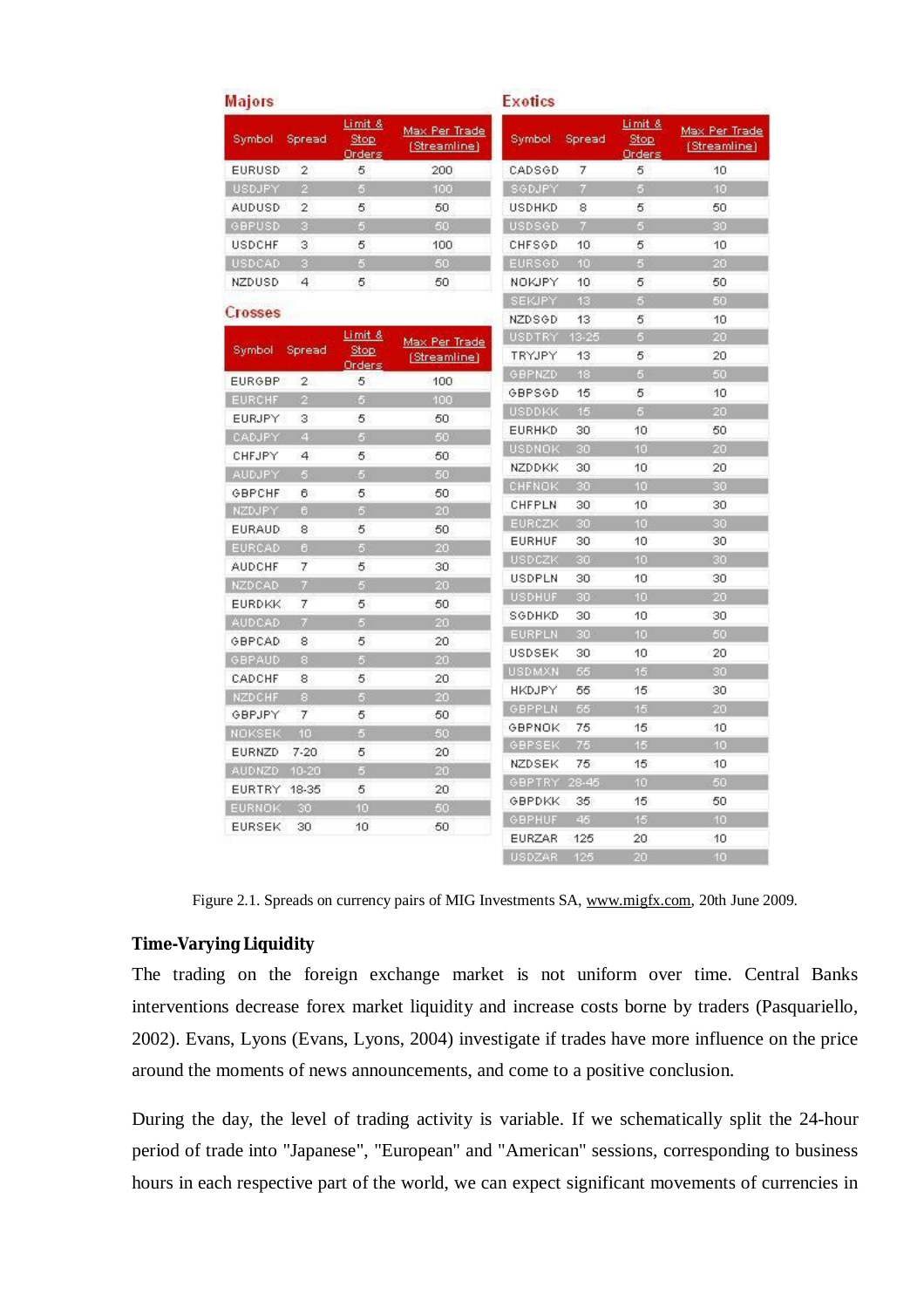periods of business hours of its home region. For example, the EURUSD currency pair would most move during the European and American session, but very little during Japanese business hours.

**ECONOMIC EVENTS** 

May 31, 2009 - Jun 06, 2009 ▶

| SUNDAY          | 01         | 04<br>02<br>З<br>MONDAY<br>TUESDAY<br>WEDNESDAY<br>THURSDAY |              | 05<br><b>FRIDAY</b> | 06<br>SATURDAY    |
|-----------------|------------|-------------------------------------------------------------|--------------|---------------------|-------------------|
| 18 of 18 events |            | Print: PDF   Excel                                          | Impact: High |                     | Medium BLow       |
| <b>GMT</b>      | currency   | event                                                       | actual       |                     | forecast previous |
| 01:30           | AUD.       | AiG Construction Index - May                                | 46.9         |                     | 36.5              |
| 07:15           | CHF        | Consumer Price Index (MoM) - May<br>m                       | 0.20%        | 0.20%               | 0.90%             |
| 07:15           | CHF        | Consumer Price Index (YoY) - May<br>編                       | $-1.00\%$    | $-0.90%$            | $-0.30%$          |
| 08:30           | GBP        | Producer Price Index Input n.s.a (MoM) - May                | 0.40%        | 0.80%               | $-1.00%$          |
| 08:30           | GBP        | Producer Price Index Input n.s.a (YoY) - May                | $-9.40%$     | $-8.30%$            | $-5.00%$          |
| 08:30           | GBP        | Producer Price Index Output n.s.a (MoM) - May               | 0.40%        | 0.40%               | 0.60%             |
| 08:30           | GBP        | Producer Price Index Output n.s.a (YoY) - May               | $-0.30%$     | $-0.40%$            | 1.20%             |
| 08:30           | GBP        | Producer Price Index Output Core n.s.a (MoM) -<br>May       | 0.20%        | 0.20%               | 0.40%             |
| 08:30           | GBP        | Producer Price Index Output Core n.s.a (YoY) -<br>May       | 1.20%        | 1.10%               | 2.40%             |
| 11:00           | CAD        | Unemployment Rate - May<br>ш                                | 8.40%        | 8.30%               | 8.00%             |
| 11:00           | CAD        | Net Change in Employment - May                              | $-41.8K$     | $-42.5K$            | 35.9K             |
| 12:30           | <b>USD</b> | Change in Non-farm Payrolls - May                           | $-345K$      | $-530K$             | $-539K$           |
| 12:30           | USD        | Unemployment Rate - May                                     | 9.40%        | 9.20%               | 8.90%             |
| 12:30           | <b>USD</b> | Changes in Manufacturing Payrolls - May<br>m                | $-156K$      | $-150K$             | $-149K$           |
| 12:30           | <b>USD</b> | Average Hourly Earnings (MoM) - May                         | 0.10%        | 0.20%               | 0.10%             |
| 12:30           | <b>USD</b> | Average Hourly Earnings (YoY) - May                         | 3.10%        | 3.00%               | 3.20%             |
| 12:30           | USD.       | Average Weekly Hours - May                                  | 33.1         | 33.2                | 33.2              |
| 19:00           | <b>USD</b> | Consumer Credit - Apr.                                      | $-15.7B$     | $ $6.0B$            | $-$11.1B$         |

Figure 2.2. Calendar of news announcements affecting the foreign exchange market, [www.fx360.com/calendar](http://www.fx360.com/calendar), 22nd June 2009.

The figure 2.2 shows an example of forex news announcements calendar. The announcements of medium to high importance are susceptible to temporarily affect market operations. To test it, we will compare the market liquidity between the time around a news announcement and all the other trading time. We analyze the announcements of medium and high importance as indicated and scheduled on publicly available calendars, e.g. [www.fx360.com](http://www.fx360.com) or [www.dailyfx.com](http://www.dailyfx.com). Following statistics will be analyzed: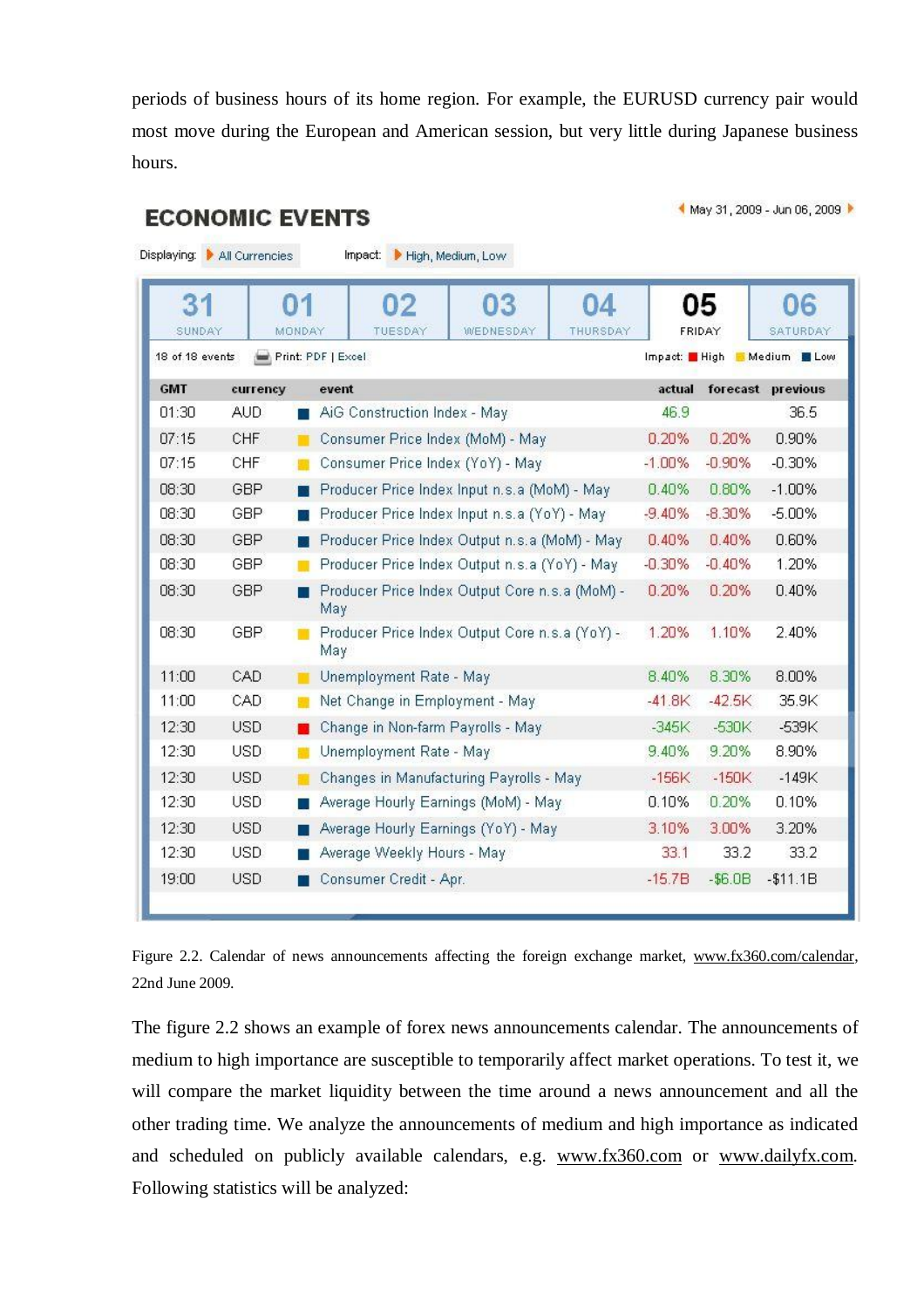- Percentage of trades that were made at the same price as the previous trade, for evaluating regional sessions activity,
- Time between trader's request and the moment when the transaction is completed, for evaluating the impact of news announcements.

**Percentage of trades executed at the same price.** We analyze the order flow on 70 currency pairs over three months from 1st March 2009 till 31st May 2009. Each order is decomposed into two transactions - opening and closing. We additionally consider that the currency may be more volatile as the equity market trading session is opened and as news about the relative macro fundamentals are arriving. We account for the next trading sessions:

- 1. Japanese session (Tokyo Exchange): 9.00am till 3.00pm JST (GMT+9), for JPY, AUD, NZD, HKD, SGD;
- 2. European session (Frankfurt Exchange): 9.00am till 5.30pm CET (GMT + 1)/ CEST  $(GMT + 2)$ , for EUR, CHF, GBP, DKK, NOK, SEK, PLN, HUF, CZK, TRY, ZAR;
- 3. American session (New York Stock Exchange): 9.00am till 4.00pm EST (GMT-5)/ EDT (GMT-4), for USD, CAD, MXN.

For each currency pair, we calculate the number of transactions for each quadrant as shown in the table 2.1.

|                              | Regional session<br>opened | Regional session<br>closed |
|------------------------------|----------------------------|----------------------------|
| Execution at same price as   |                            |                            |
| previous trade               |                            |                            |
| Execution at different price |                            |                            |
| from previous trade          |                            |                            |

Table 2.1. Classification of counted transactions

After the analysis and in order to have meaningful comparison, only those currency pairs were kept, for which there was in average at least one transaction per hour for the whole three months of analysis. The statistics is presented in the table 2.2.

| Currency pair | Same price,<br>session(s) opened, | Same price,<br>session(s) closed, |
|---------------|-----------------------------------|-----------------------------------|
|               | $\%$                              | %                                 |
| <b>AUDCAD</b> | 42.6                              | 46.9                              |
| <b>AUDJPY</b> | 39.6                              | 38.3                              |
| <b>AUDNZD</b> | 10.7                              | 21.4                              |
| <b>AUDUSD</b> | 37.5                              | 29.4                              |
| <b>CADCHF</b> | 69.9                              | 56.6                              |
| <b>CADJPY</b> | 37.5                              | 31.8                              |
| <b>CADSGD</b> | 69.2                              | 55.7                              |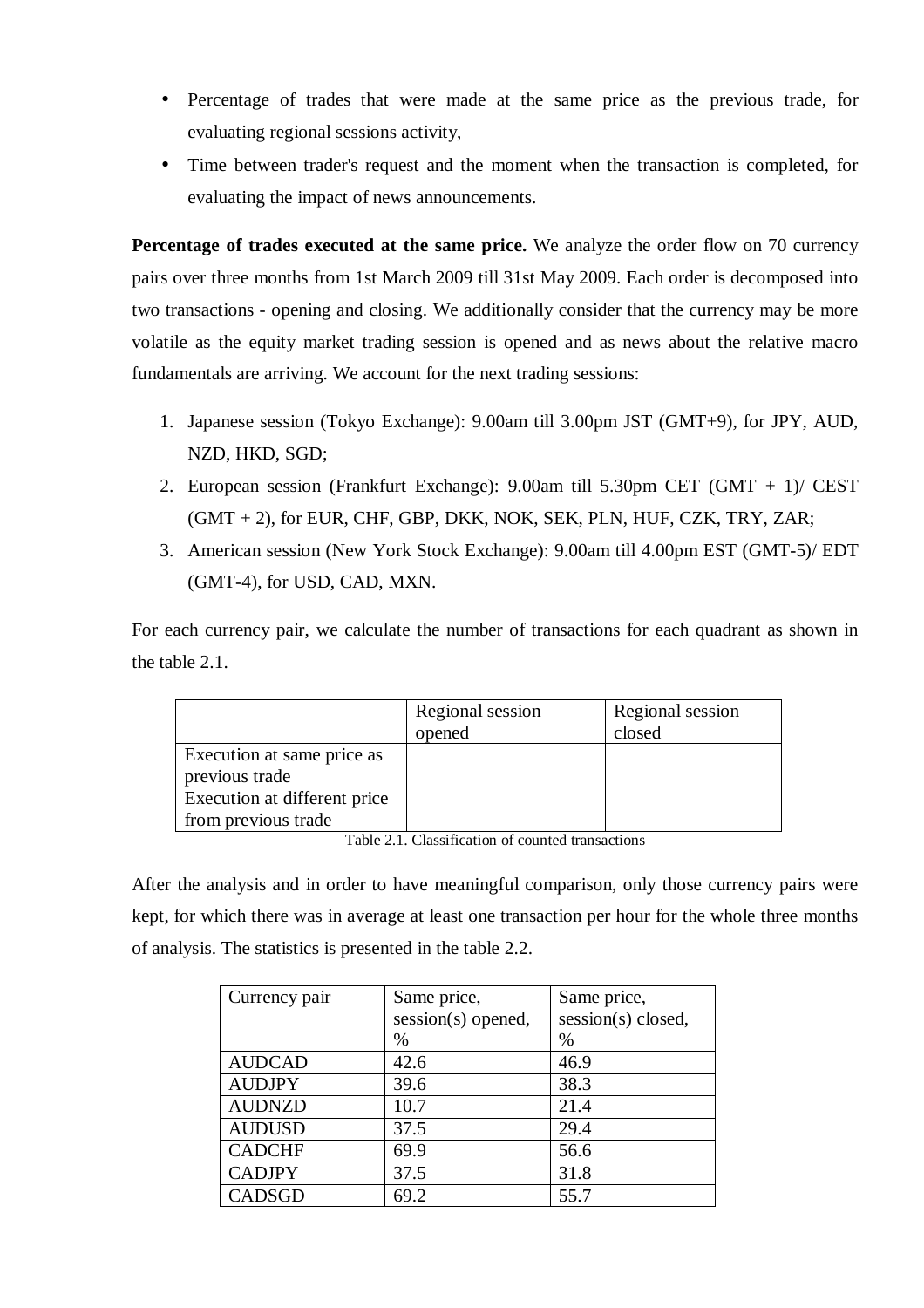| <b>CHFJPY</b> | 41.0 | 42.0 |
|---------------|------|------|
| <b>CHFSGD</b> | 62.5 | 58.2 |
| <b>EURAUD</b> | 15.6 | 17.3 |
| <b>EURCAD</b> | 75.7 | 72.8 |
| <b>EURCHF</b> | 44.3 | 51.2 |
| <b>EURGBP</b> | 57.6 | 48.3 |
| <b>EURJPY</b> | 31.5 | 41.9 |
| <b>EURNZD</b> | 33.3 | 16.3 |
| <b>EURTRY</b> | 10.6 | 12.6 |
| <b>EURUSD</b> | 40.6 | 46.2 |
| <b>GBPAUD</b> | 14.5 | 12.7 |
| <b>GBPCAD</b> | 61.0 | 59.2 |
| <b>GBPCHF</b> | 25.4 | 38.1 |
| <b>GBPJPY</b> | 22.2 | 33.6 |
| <b>GBPUSD</b> | 37.0 | 35.9 |
| <b>NZDCAD</b> | 1.0  | 3.0  |
| <b>NZDUSD</b> | 40.3 | 25.9 |
| <b>USDCAD</b> | 30.2 | 33.6 |
| <b>USDCHF</b> | 67.5 | 51.5 |
| <b>USDJPY</b> | 44.2 | 51.8 |
| <b>USDTRY</b> | 27.3 | 23.7 |

Table 2.2. Part of transactions executed at the same price as the previous trade depending if the regional sessions are opened for either of currencies

Observing the results of calculations, we do not find any signs an increased percentage of trades executed at the same price as the previous one. The difference between the values calculated for periods when regional sessions are opened and when they are closed, differ very slightly. For some currency pairs, like AUDCAD, AUDNZD, EURJPY, USDCAD, the relationship even showed to be the inverse.

**Time between trader's request and the completion of a transaction.** The same transactions flow is analyzed under a magnifying glass, considering each transactions as a sequence of electronic information exchanges. At every occurrence, we measure the total time elapsed between the moment the trader generates the initial request and the moment the position is placed on the market. We compare the average time required 3 minutes prior and 10 minutes after major and medium news announcements, and all other trading time. The results are shown in the table 2.3.

|                         | Average time, s  | <b>Standard deviation</b> |
|-------------------------|------------------|---------------------------|
| News time (major news)  | 3.24             | 4.76                      |
| News time (medium news) | $\frac{3.21}{2}$ | 4.65                      |
| Non news time           |                  | 4.47                      |

Table 2.3. Time required to complete a market transaction.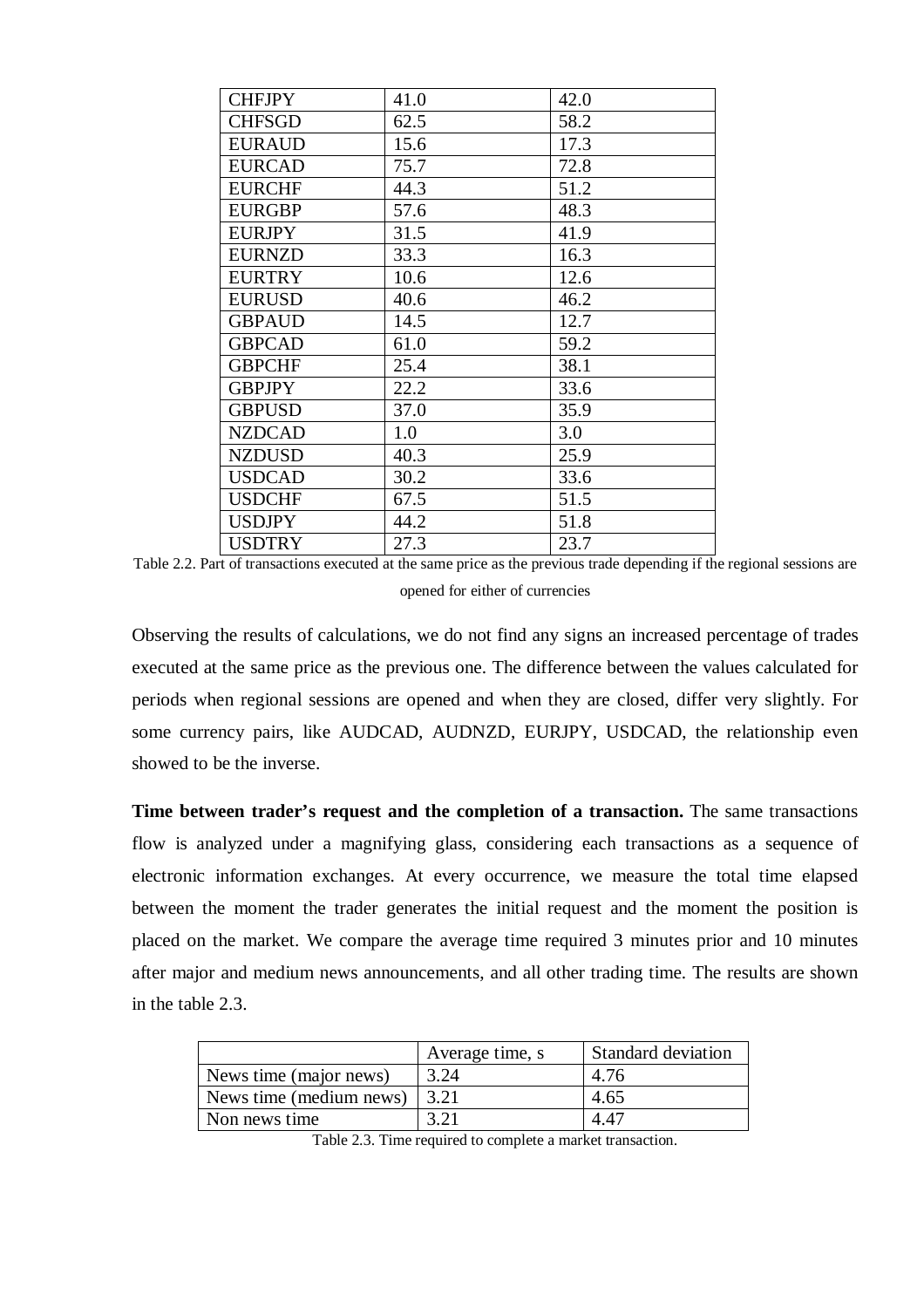It is a common practice that small orders are typically processed automatically, while important trades can be verified by a dealer before they are being approved. If we assume that trading system can automatically handle any volume the market generated at any conditions without changing the processing time, we narrow the analysis to positions processed after a dealer's approval. The results are presented in the table 2.4.

|                         | Average time, s | <b>Standard deviation</b> |
|-------------------------|-----------------|---------------------------|
| News time (major news)  | 4.62            | 8.35                      |
| News time (medium news) | 4.60            | 8.10                      |
| Non news time           | 4.48            | 7.68                      |

Table 2.4. Time required to complete a market transaction (manual order processing only).

The results above do not witness for any significant difference between the processing time. We attempt to make only the distinction between major news and no news, as well as restrict the definition of news time to 1 minute prior and 5 minutes after the news announcement. The results are in the table 2.5.

|                        | Average time, s | Standard deviation |  |  |  |  |  |
|------------------------|-----------------|--------------------|--|--|--|--|--|
| All transactions       |                 |                    |  |  |  |  |  |
| News time (major news) | 3.23            | 4.69               |  |  |  |  |  |
| Non news time          | 3.21            | 4.48               |  |  |  |  |  |
| Manual processing only |                 |                    |  |  |  |  |  |
| News time (major news) | 4.71            | 8.32               |  |  |  |  |  |
| Non news time          | 4.49            | 7.70               |  |  |  |  |  |
| ---------              |                 | $\sim$<br>. .      |  |  |  |  |  |

Table 2.5. Time required to complete a market transaction (important news only).

From the results above, we conclude that the orders processing time as a measure of forex market liquidity does not change in the period of news announcements.

#### **Hot Potato Trading**

Evans and Lyons (Evans, Lyons, 2001) analyze the market liquidity using the orders flow. A particular attention is paid to the "hot potato" trading, when positions are passed many times between traders and dealers, for risk management purposes. Hot potato trading generates increases the number of transactions, i.e. a certain volume of demand and supply. On the other hand, repetitive transactions in both directions are susceptible to compensate themselves, thus having the resulting signed order flow to remain the same.

The model is described by two equations below:

$$
\Delta P_t = (\beta_1 + \beta_2 A_t) x_t - \beta_3 \Delta P_{t-1} + \eta_t^p
$$
  

$$
\Delta x_t = \beta_4 x_{t-1} + \beta_5 \Delta P_{t-1} + \eta_t^x
$$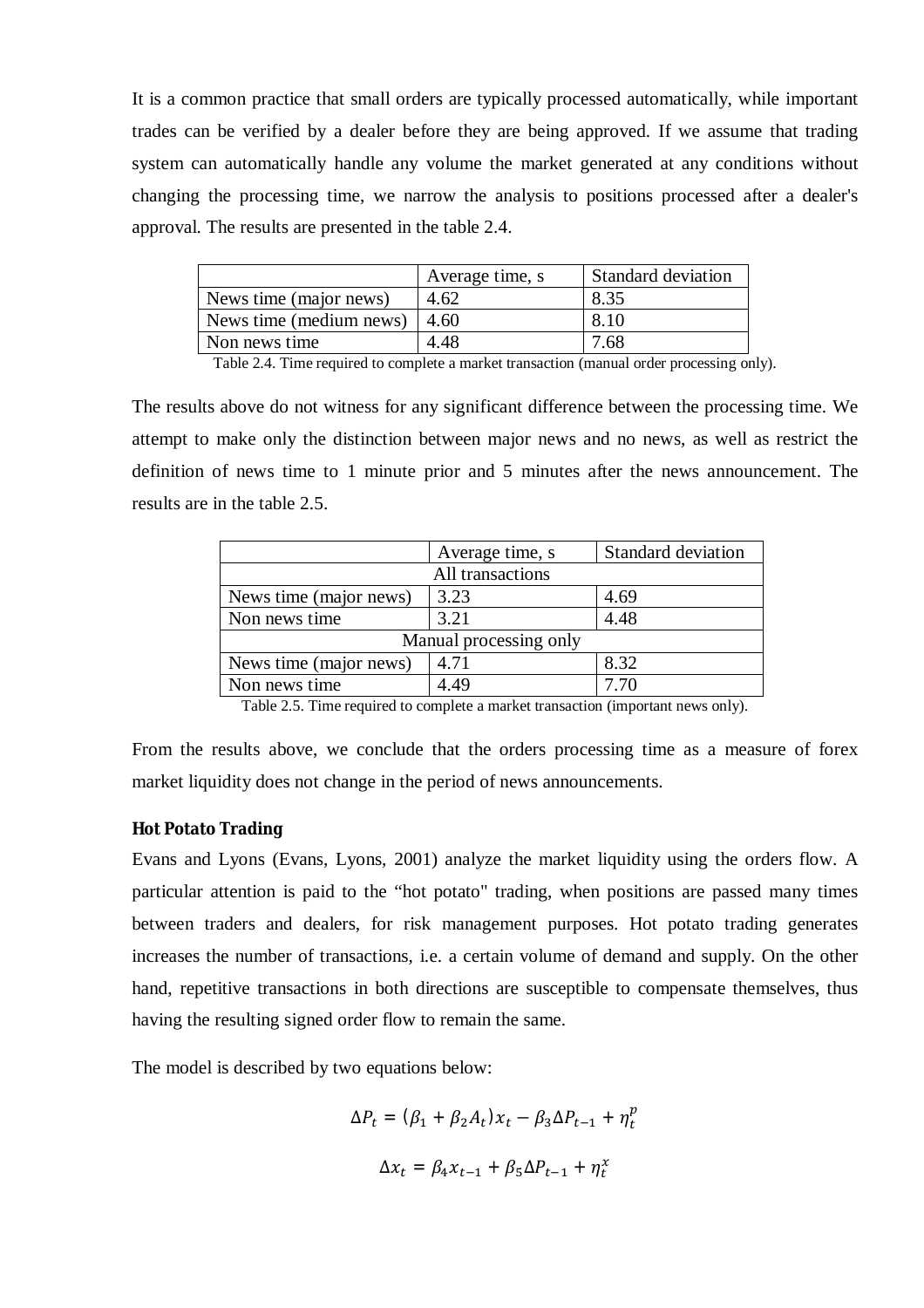where

 $\Delta P_t$  is the price change in the moment t,

 $x_t$  is the order flow in the moment t,

$$
\eta_t^p = \beta_6 \Delta R_t, \eta_t^x = (\beta_7 + \beta_8 A_t) x_t^{AGG},
$$

 $\beta_i > 0, i = 1 ... 8,$ 

 $\Delta R_t$  is the payoff increment in the moment t,

 $x_t^{AGG}$  is aggregated order flow in the moment t,

 $A_t$  indicates a proximity of news announcements.

Evans and Lyons (Evans, Lyons, 2005) found evidence of a clear impact of news announcements on market liquidity, as well as some evidence of potato trading using hourly data. To test for presence of hot potato trading activity on minute data on forex, we are going to estimate the model for the major currency pairs using unsigned orders flow. A dummy variable  $A_t$  takes the value of  $1$  one minute prior and ten minute after major and medium news announcements,  $0$ otherwise. The  $\beta_2$ , its p-value and  $R^2$  of the model are presented in the table 2.6.

| Currency pair | $\beta_2$ (p-value) | $R^2$  |
|---------------|---------------------|--------|
| <b>EURUSD</b> | 0.0(0.122)          | 13.53% |
| <b>USDCHF</b> | 0.0(0.002)          | 10.26% |
| <b>GBPUSD</b> | 0.0(0.137)          | 18.34% |
| <b>USDJPY</b> | 0.0(0.729)          | 11.02% |
| <b>USDCAD</b> | 0.0(0.358)          | 10.83% |
| <b>AUDUSD</b> | 0.0(0.201)          | 14.53% |
| <b>NZDUSD</b> | 0.0(0.546)          | 9.35%  |

Table 2.6.  $A_t$ , p-value and  $R^2$  of the estimated hot potato trading model, minute data.

All the coefficients differentiating between news announcements time, i.e. expected time of hot potato trading, and all the other time, are at zero. We thus find no evidence of hot potato trading on the foreign exchange market.

# **Chapter 3. Volatilit and Risk**

Market volatility is a characteristic that describes how often and how much the market, in particular the price, changes. Market volatility is perceived differently by different market participants: it is desirable for active speculators, but tends to be avoided by long term investors.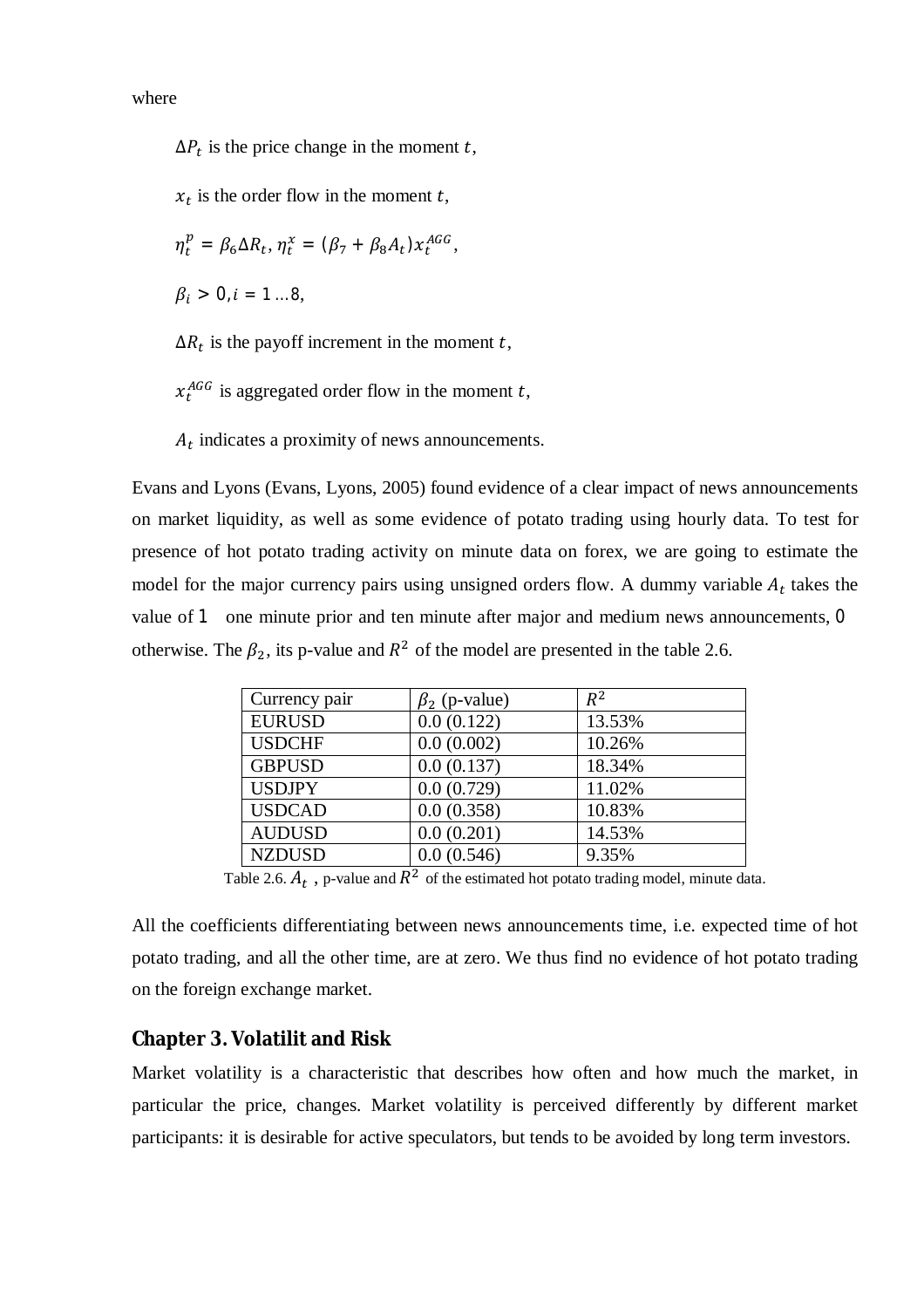#### **Measures of Volatility and Risk**

Volatility is traditionally measured using basic statistical tools, like variance and standard deviation. According to Mandelbrot (Mandelbrot, Hudson, 2004, p. 48) this measure only reflects one part of the real market risk, "benign risk". The remaining "wild risk" is often neglected by researches, unless they use stable Pareto distributions. An alternative measure of volatility could be the number of price ticks arriving per unit of time – useful information for speculators.

Value-at-Risk, or VaR, at the  $100(1 - \alpha)$ % confidence level is generally defined by the upper 100 a percentile of the loss distribution and is denoted as  $VaR_{\alpha}(Z)$ , where Z is the random variable of loss. The VaR is a rather simplistic measure that only gives the level of loss. The investor does not know anything from VaR about the potential loss beyond this limit. An investment with VaR of 10 000 USD is not necessarily less risky than that with the VaR at 20 000 USD, if its potential maximum loss is 100 000 USD vs. 50 000 USD of the second asset. This type of risk if often referred as tail risk.

An extension of the VaR definition is the Expected Shortfall measure, otherwise called Expected Tail Loss. While using this measure, one assumes the loss is already beyond the VaR level. The Expected Shortfall measures the expected loss under these conditions, i.e. is the conditional expectation of loss, when the loss exceeds the VaR level (Arztner et al., 2007, 2009). In other words, it calculates how severe the average loss is, if VaR exceeded (Rachev et al., 2006):

$$
ETL_{\alpha 100\%}(r) = E(l|l > VaR_{(1-\alpha)100\%}(r))
$$

where r is the return given over time horizon,  $l = -r$  is the loss.

 $ETL_{\alpha100\%}(r)$  is also denoted  $CVaR_{(1-\alpha)100\%}(r)$  meaning conditional  $VaR$ .

Three ratios are commonly used to evaluate the risk of an investment:

1. Sharpe Ratio (Sharpe, 1966) is a measure of risk-adjusted performance of an investment asset or a trading strategy. It is defined as:

$$
S=\frac{E(R-R_f)}{\sigma}
$$

The major shortcoming of this ratio is the underlying assumption of a normal distribution of residuals.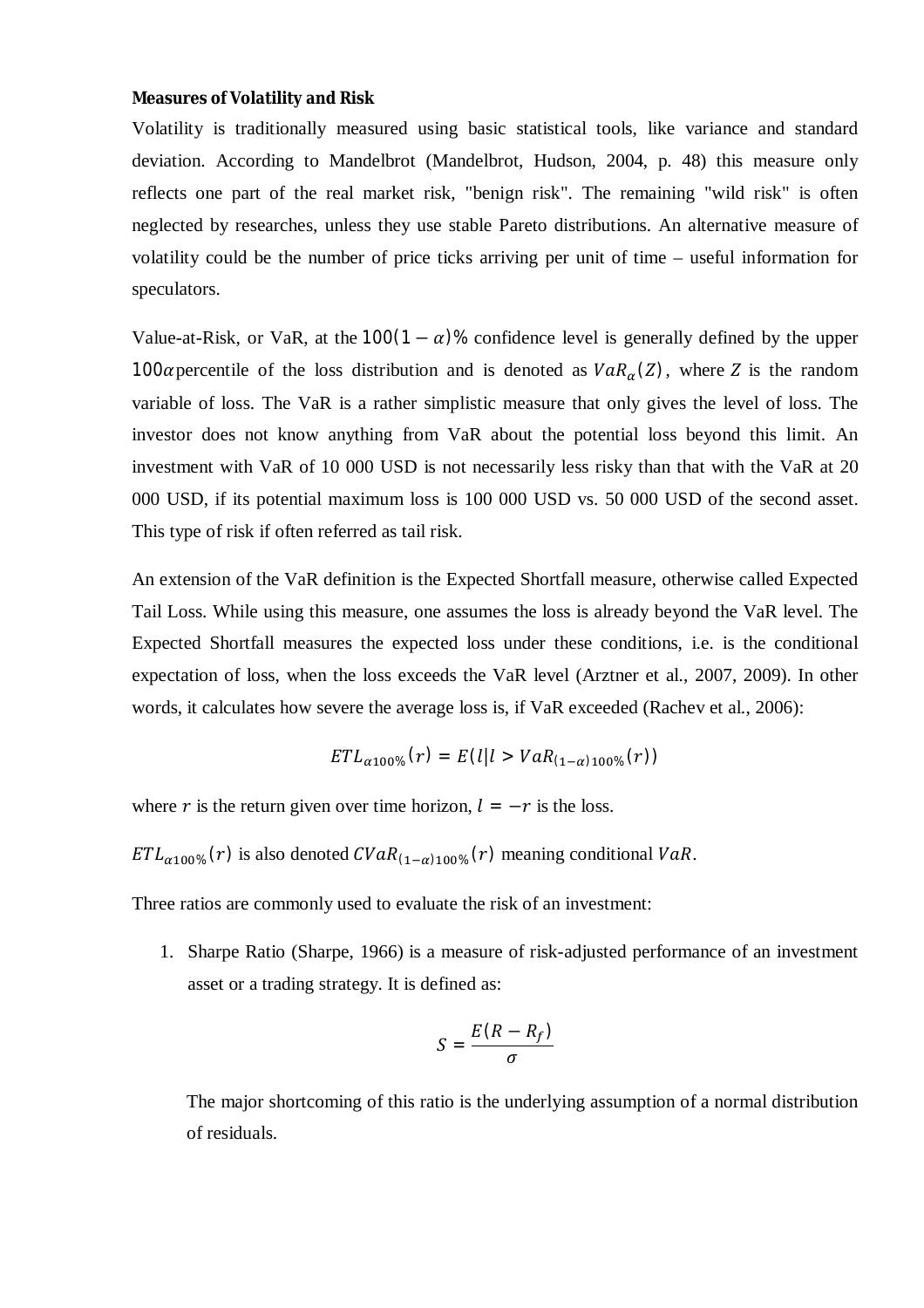2. Stable-Tail Adjusted Return Ratio (STARR) (Rachev, 2006) is the ratio between expected return and its conditional value at risk:

$$
\rho = \frac{E(r - r_f)}{CVaR_{(1-\alpha)100\%}(r - r_f)} := STARR_{(1-\alpha)100\%}
$$

3. Rachev ratio (R-ratio) (rachev et al., 2007) with parameters  $\alpha$  and  $\beta$  is defined as:

$$
\rho = \frac{ETL_{\alpha 100\% (r-r_f)}}{ETL_{\beta 100\% (r-r_f)}} = R - ratio(\alpha, \beta)
$$

where  $\alpha$  and  $\beta$  are in [0,1]. The idea of this ratio is to maximize the level of return and get insurance for the maximum loss. It thus, out of three presented ratios, provides the most flexibility in terms of underlying distribution and desired levels of confidence,

For both STARR and R-ratio, a lower absolute value negative result indicates a higher risk. The table below compares the risk of trading different currencies, on minute and daily data for the period from 1st March 2009 till 31st May 2009. ETL is calculated based on the assumption that the errors follow an  $\alpha$ -stable distribution.

| <b>Currency</b> | Daily data    |            |               |                             |               | Minute data   |             |            |              |             |
|-----------------|---------------|------------|---------------|-----------------------------|---------------|---------------|-------------|------------|--------------|-------------|
| Pair            | <b>Sharpe</b> | <b>VaR</b> | <b>ETL</b>    | <b>STARR</b>                | R(0.1, 0.8)   | <b>Sharpe</b> | ${\bf VaR}$ | <b>ETL</b> | <b>STARR</b> | R(0.1, 0.8) |
|                 | ratio         | $(10\%)$   | $(10\%)$      | $(90\%)$                    |               | ratio         | $(10\%)$    | $(10\%)$   | $(90\%)$     |             |
| <b>AUDCAD</b>   | 0.0015        | 0.8302     | $-0.0800$     | $-1.1155$                   | $-8.5090$     | 0.0445        | 0.8079      | $-0.0785$  | $-1.1150$    | $-8.5512$   |
| <b>AUDCHF</b>   | 0.0015        | 0.6884     | 0.0137        | $-1.1913$                   | 50.9403       | 0.0167        | 0.6630      | 0.0359     | $-1.2166$    | 19.7107     |
| <b>AUDJPY</b>   | 0.0000        | $-9.0034$  | 1.0615        | $-0.7443$                   | $-0.9814$     | 0.0000        | $-8.4068$   | 1.0241     | $-0.7589$    | $-1.0888$   |
| <b>AUDNZD</b>   | 0.0010        | 1.1733     | $-0.0628$     | $-1.1403$                   | $-16.486$     | 0.0235        | 1.1674      | $-0.0606$  | $-1.1396$    | $-17.034$   |
| <b>AUDUSD</b>   | 0.0016        | 0.6591     | $-0.0637$     | $-1.1242$                   | $-9.1601$     | 0.0088        | $-7.5920$   | 1.0057     | 0.5165       | 1.8564      |
| <b>CADCHF</b>   | 0.0013        | 0.8034     | $-0.0029$     | $-1.1654$                   | $-270.04$     | 0.0435        | 0.8101      | 0.0189     | $-1.1971$    | 42.2920     |
| <b>CADJPY</b>   | 0.0000        | $-5.6208$  | 0.9071        | $-1.4413$                   | 4.8332        | 0.0000        | $-3.9164$   | 0.8565     | $-1.3543$    | 5.3709      |
| <b>CHFJPY</b>   | 0.0000        | $-3.5578$  | 0.9135        | $-1.1781$                   | 9.3900        | 0.0000        | $-8.3454$   | 1.0974     | $-1.2331$    | 7.1522      |
| <b>CHFSGD</b>   | 0.0009        | 0.3692     | 0.3481        | $-1.6275$                   | 3.8032        | 0.1338        | 0.1529      | 0.4332     | $-1.8940$    | 3.3520      |
| <b>EURAUD</b>   | 0.0006        | 1.7325     | $-0.1430$     | $-1.1726$                   | $-11.181$     | 0.0082        | 1.7489      | $-0.1398$  | $-1.1753$    | $-11.457$   |
| <b>EURCAD</b>   | 0.0007        | 1.5410     | $-0.0250$     | $-1.2415$                   | $-58.668$     | 0.0160        | 1.5743      | $-0.0973$  | $-1.1951$    | $-14.518$   |
| <b>EURCHF</b>   | 0.0009        | 1.4886     | $-0.1413$     | $-1.1141$                   | $-8.5906$     | 0.1075        | 1.4941      | $-0.1427$  | $-1.1157$    | $-8.5254$   |
| <b>EURGBP</b>   | 0.0014        | 0.8767     | $-0.0652$     | $-1.1830$                   | $-11.923$     | 0.0236        | 0.8786      | $-0.0442$  | $-1.2259$    | $-18.251$   |
| <b>EURJPY</b>   | 0.0000        | $-4.3413$  | 0.8341        | $-1.3445$                   | 5.6189        | 0.0000        | $-5.5108$   | 0.8959     | $-1.4584$    | 4.7270      |
| <b>EURNZD</b>   | 0.0005        | 2.2083     | $-0.2169$     | $-1.1198$                   | $-8.6620$     | 0.0064        | 0.0103      | 0.5711     | $-1.5590$    | 4.4859      |
| <b>EURSGD</b>   | 0.0006        | 1.9573     | $-0.0753$     | $-1.2119$                   | $-23.420$     | 0.0733        | 1.8094      | $-0.0624$  | $-1.1453$    | $-26.111$   |
| <b>EURUSD</b>   | 0.0009        | $-6.2869$  | 0.9386        | 4.3122                      | 2.1823        | 0.0220        | 1.0741      | $-0.1048$  | $-1.1208$    | $-8.8516$   |
| <b>GBPCHF</b>   | 0.0008        | $-0.3937$  | 0.5056        | $-1.7512$                   | 3.3735        | 0.0242        | $-0.5833$   | 0.5545     | $-1.8589$    | 3.2106      |
| <b>GBPJPY</b>   | 0.0000        | $-9.2981$  | 1.0793        | $-0.7307$                   | $-0.8056$     | 0.0000        | $-9.5146$   | 1.0922     | $-0.7231$    | $-0.7294$   |
| <b>GBPUSD</b>   | 0.0008        | 12.5331    | $\mathcal{L}$ | $\mathcal{L}^{\mathcal{L}}$ | $\mathcal{L}$ | 0.0119        | 1.5575      | $-0.1555$  | $-1.1257$    | $-8.5345$   |
| <b>NZDCAD</b>   | 0.0018        | 0.6622     | $-0.0556$     | $-1.1290$                   | $-10.132$     | 0.0531        | 0.6810      | $-0.0677$  | $-1.1180$    | $-8.2825$   |
| <b>NZDCHF</b>   | 0.0019        | 0.6152     | $-0.0592$     | $-1.1199$                   | $-8.9276$     | 0.0747        | 0.5869      | 0.0174     | $-1.2117$    | 32.6655     |
| <b>NZDJPY</b>   | 0.0000        | $-4.1983$  | 0.6461        | 0.5975                      | 1.8360        | 0.0000        | $-6.3214$   | 0.8338     | $-0.7178$    | $-0.5423$   |
| <b>NZDUSD</b>   | 0.0020        | 0.5309     | $-0.0454$     | $-1.1315$                   | $-10.255$     | 0.0113        | 0.5257      | $-0.0413$  | $-1.1327$    | $-11.326$   |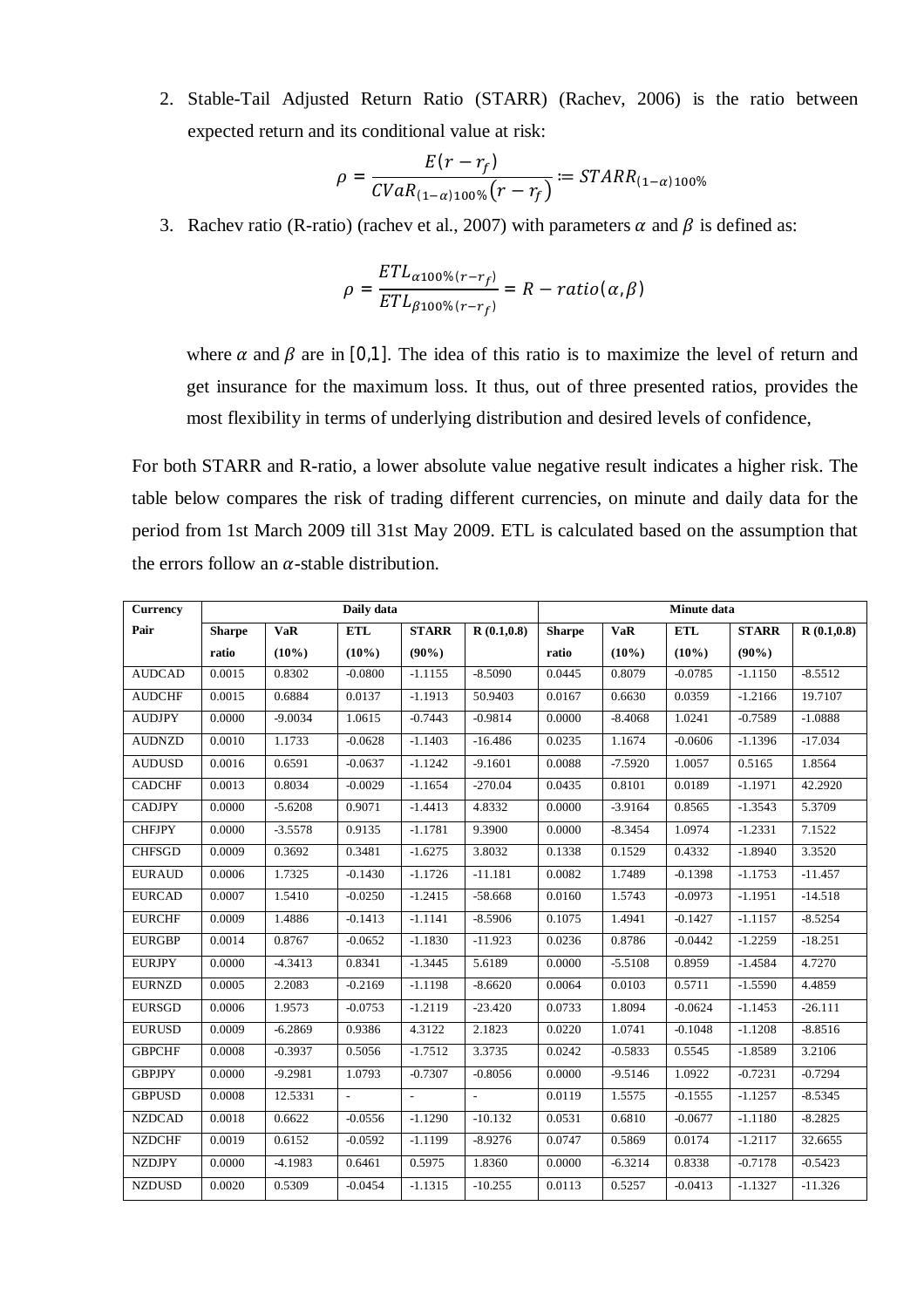| <b>USDCAD</b> | 0.0010 | $-1.2897$ | 0.5613    | $-3.2237$ | 2.4629    | 0.0118 | $-1.1467$ | 0.5521    | $-2.9630$ | 2.5018    |
|---------------|--------|-----------|-----------|-----------|-----------|--------|-----------|-----------|-----------|-----------|
| <b>USDCHF</b> | 0.0011 | .0003     | $-0.0949$ | $-1.1158$ | $-8.9029$ | 0.0400 | .1056     | $-0.1063$ | $-1.1195$ | $-8.6786$ |
| <b>USDJPY</b> | 0.0000 | $-8.1169$ | 1.0273    | $-0.5349$ | 0.4751    | 0.0000 | $-7.8630$ | .0093     | $-0.6059$ | 0.1148    |
| <b>USDZAR</b> | 0.0001 | .6547     | 0.7582    | $-1.1781$ | 9.7922    | 0.0005 | 6.2553    | 0.5250    | $-1.1665$ | $-26.586$ |

Table 2.7. Volatility evaluated on daily and minute data: Sharpe ratio,  $VaR_{10\%}$ ,  $ETL_{10\%}$ ,  $STARR_{90\%}$ ,  $R$  $ratio_{0.1,0.8}.$ 

As can be observed, the risk increases as one uses higher frequency data. This is an important remark, because it shows that the foreign exchange market does not display fractal properties as suggested by Mandelbrot (Mandelbrot, 2004), even if the charts are visually very similar. Low frequency daily data and high frequency minute data on the same underlying currency pair do not have the same properties. The practical conclusion is however as expected: the trading on high frequency data is more risky than using longer term information.

### **Time-Varying Volatility**

On the equity market, volatility is known to follow an U-shape (Lyden, 2007), as the intensity and the volume of trades are higher towards the beginning and the end of the trading day. On the 24-hour forex market however there is no formal trading day, but rather regional sessions that correspond to the trading day on the equity market of the respective region: Japanese, European and American.

According to the Glosten-Milgrom-Harris model (Glosten et al., 1988), changes in observed transaction prices have permanent part  $\pi$ , affecting future trades, and temporary component  $\tau$ which reflects the influence on the current trade only. The size of effects equals  $q, Q_t$  indicated whether the trader takes a long or a short position. The exogenous term  $\varepsilon_t$  is the non explained part of the price variation. The model is expressed by the following equation:

$$
\Delta p_t = \pi(q_t)Q_t + \tau(q_t)\Delta_t + \varepsilon_t
$$

Lyden (Lyden, 2007) find evidence of the temporary impact is higher during the first half-hour of trading day.

We modify the initial equation of the model. Instead of the price change, we evaluate the number of ticks per unit of time  $T_t$  as a measure of price volatility. As an indicator of specific period of time, we introduce the variable  $S_t$  having the value of

$$
S_t = \begin{cases} 0, if no session is active, \\ 2, if beginning or end of any regional trading session, \\ 1, otherwise. \end{cases}
$$

We thus estimate the equation: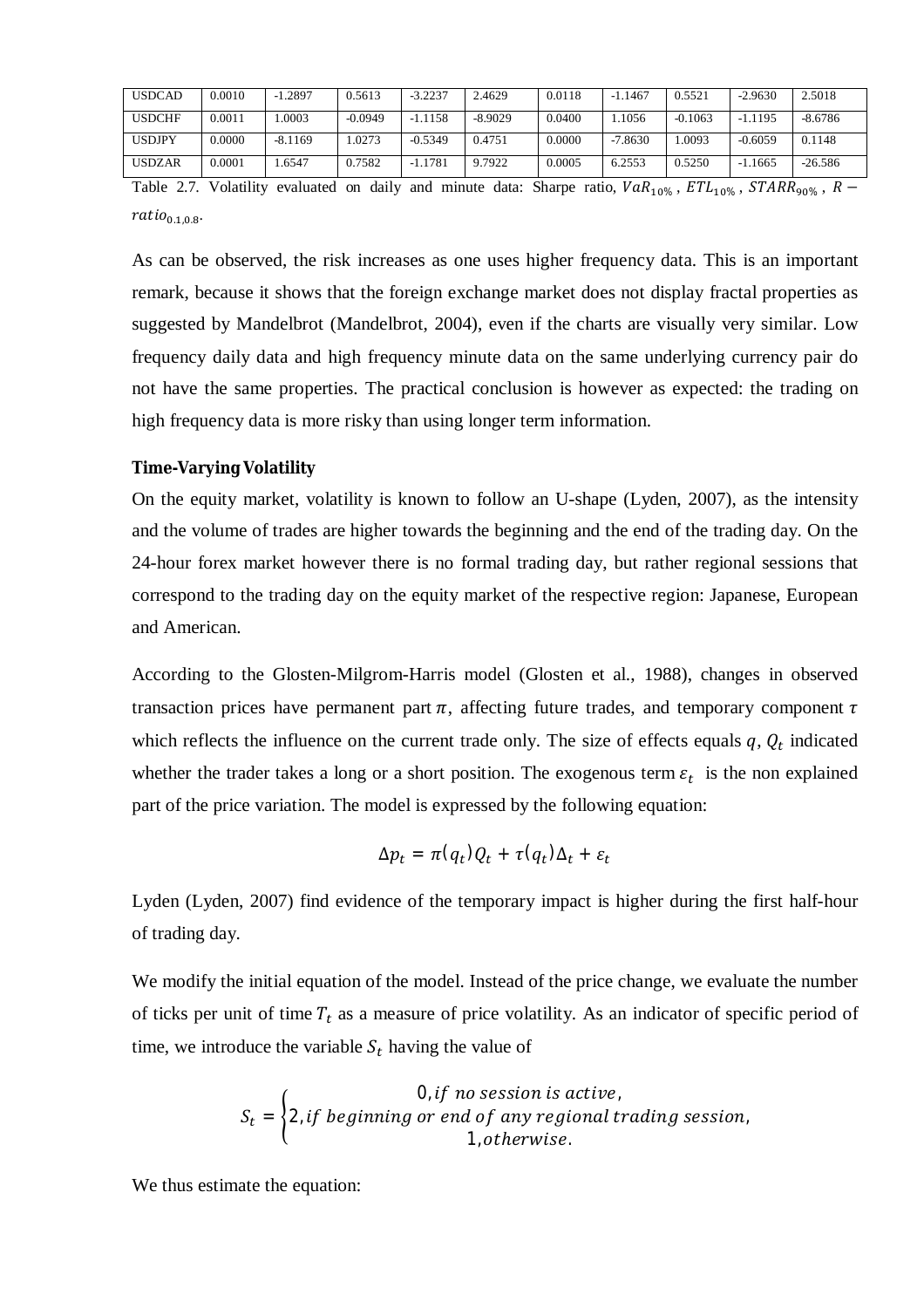$$
T_t = \pi(q_t) + \tau(q_t)S_t + \varepsilon_t
$$

where  $\pi(q_t)$  and  $\tau(q_t)$  are assumed to be constants. The model is estimated on the minute data. The estimated values of the coefficient  $\tau$  along with its p-value for major currency pairs are presented in the table below. The result for cross and exotic currency pairs are of the same order.

| Currency pair | τ    | p-value |
|---------------|------|---------|
| <b>EURUSD</b> | 4.41 | 0.00    |
| <b>USDCHF</b> | 4.18 | 0.00    |
| <b>GBPUSD</b> | 5.71 | 0.00    |
| <b>USDJPY</b> | 0.63 | 0.14    |
| <b>USDCAD</b> | 1.63 | 0.00    |
| <b>AUDUSD</b> | 0.15 | 0.55    |
| <b>NZDUSD</b> | 0.15 | 0.32    |
| _ _ _ _ _     | .    | __ _ _  |

Table 2.8.  $\tau$  and p-value for the Glosten-Milgrom-Harris model.

For four currency pairs out of seven, there is a non negligible evidence of an increased volatility during the first and the last 30 minutes of either regional equity trading session.

### **Chapter 4. Conclusion**

The present research studied such crucial properties of the spot foreign exchange market over the short term as efficiency, liquidity and volatility. In particular, it was found on minute data that the forex market market is efficient in weak form. Foreign exchange is also being extremely liquid, and its liquidity is not affected by regional equity trading sessions and news announcements. Finally, the forex market is exceptionally volatile, especially on the high frequency data. Additionally, it was noted that forex data, in spite of apparent fractals pattern, does not have same properties at different scales, in particular in terms of market volatility. The main conclusion for short term intraday trading is that investors should be particularly cautious and use specified models only, as traditional equity and long term forex models are not appropriate. In terms of future research, the intraday spot forex trading is definitely a vast domain that is still to be explored and new adequate models are still to come.

# **Bibliography**

Artzner P., Delbaen F., Eber J.M., Heath D. (1997), Thinking Coherently // Risk, Vol. 10 (11), pp. 68-71.

Artzner P., Delbaen F., Eber J.M., Heath D. (1999), Coherent Measures of Risk // Mathematical Finance, Vol. 9 (3), pp. 203-28.

Bank for International Settlements (2007), Triennal Central Bank Survey. Foreign Exchange and Derivatives Market Activity in 2007 // December 2007.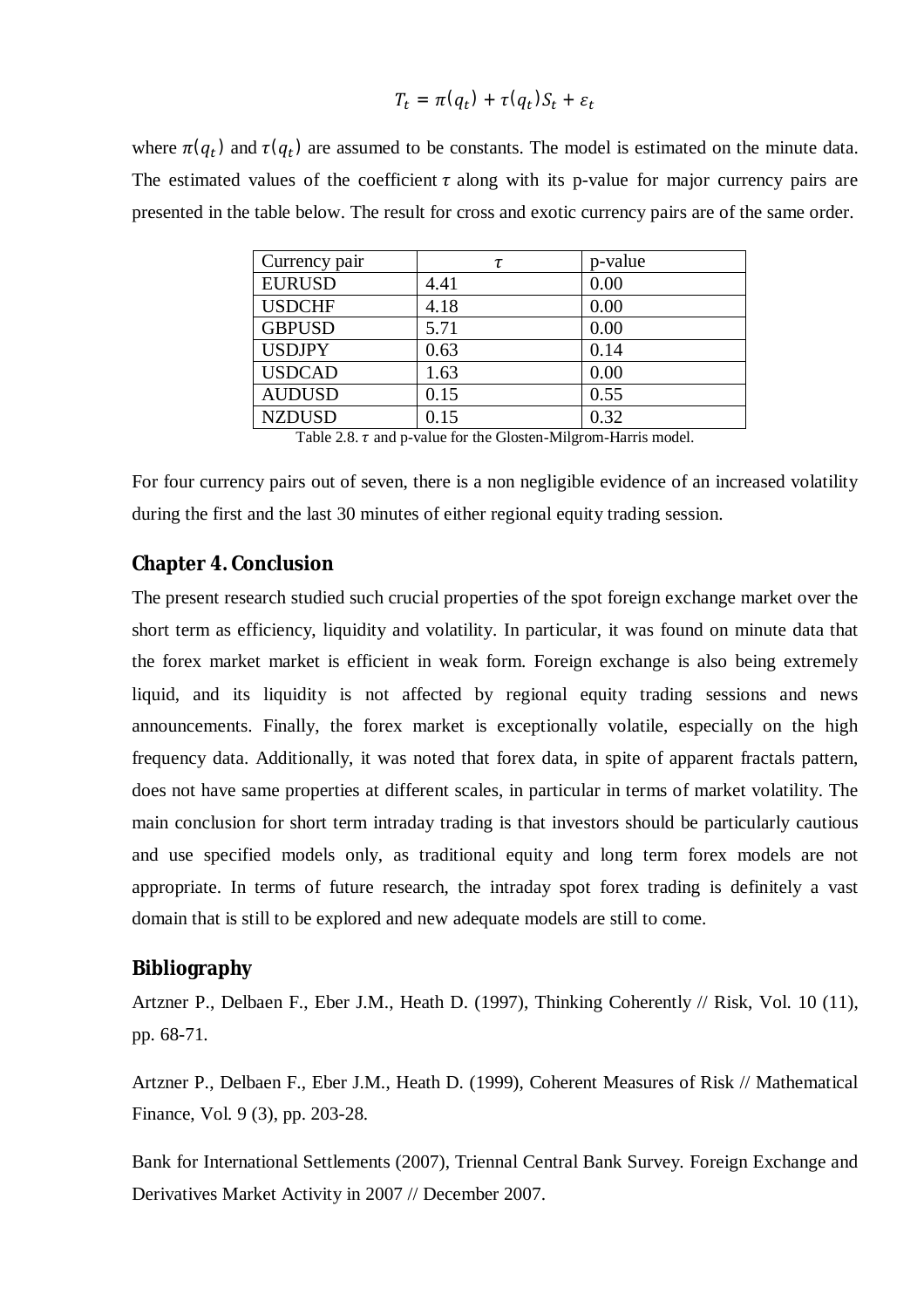Beine M., Laurent S., Palm F. (2003), "Central Bank FOREX Interventions Assessed Using Realized Moments // Journal of International Financial Markets, Institutions and Money, available at SSRN: <http://ssrn.com/abstract=563721>.

Beine M., Lecourt Ch. (2004), Reported and Secret Interventions in the Foreign Exchange Markets // Finance Research Letters, 1(4), pp. 215-225.

Evans M.D.D., Lyons R.K. (2001), Time-Varying Liquidity in Foreign Exchange // October 2001.

Evans M.D.D., Lyons R.K. (2004), Do Currency Markets Absorb News Quickly? // Cass Business School Research Paper, June 2004, available at SSRN: <http://ssrn.com/abstract=942805>.

Evans M.D.D., Lyons R.K. (2005), Meese-Rogoff Redux: Micro-Based Exchange Rate Forecasting // January 2005.

Fama E. (1970), Efficient Capital Markets: A Review of Theory and Empirical Work // Journal of Finance 25, pp. 383-417.

Frenkel M., Pierdzioch Ch., Stadtmann G (2002), The Accuracy of Press Reports Regarding the Foreign Interventions of the Bank of Japan // March 2002.

Glosten L., Harris L. (1988), Estimating the Components of the Bid/Ask Spread // Journal of Financial Economics 21 (1988), pp. 123-142.

Lyden S. (2007), Time of Day and Market Impact // The Journal of Trading, Summer 2007.

Lyons R.K. (2002), The Future of the Foreign Exchange Market // 5th Annual Brookings-Wharton Papers on Financial Services Conference, January 2002.

Mandelbrot, B., Hudson R.L. (2004), The (mis)behavior of markets: a fractal view of risk, ruin, and reward // New York: Basic Books.

Nguyen T. (2000), Foreign Exchange Market Efficiency, Speculators, Arbitrageurs and International Capital Flows // Centre for International Economic Studies, Adelaide University, Policy Discussion Paper No 0033, March 2002.

Pasquariello P. (2002), Informative Trading or Just Noise? An Analysis of Currency Returns, Market Liquidity, and Transaction Costs in Proximity of Central Bank Interventions // May 2002.